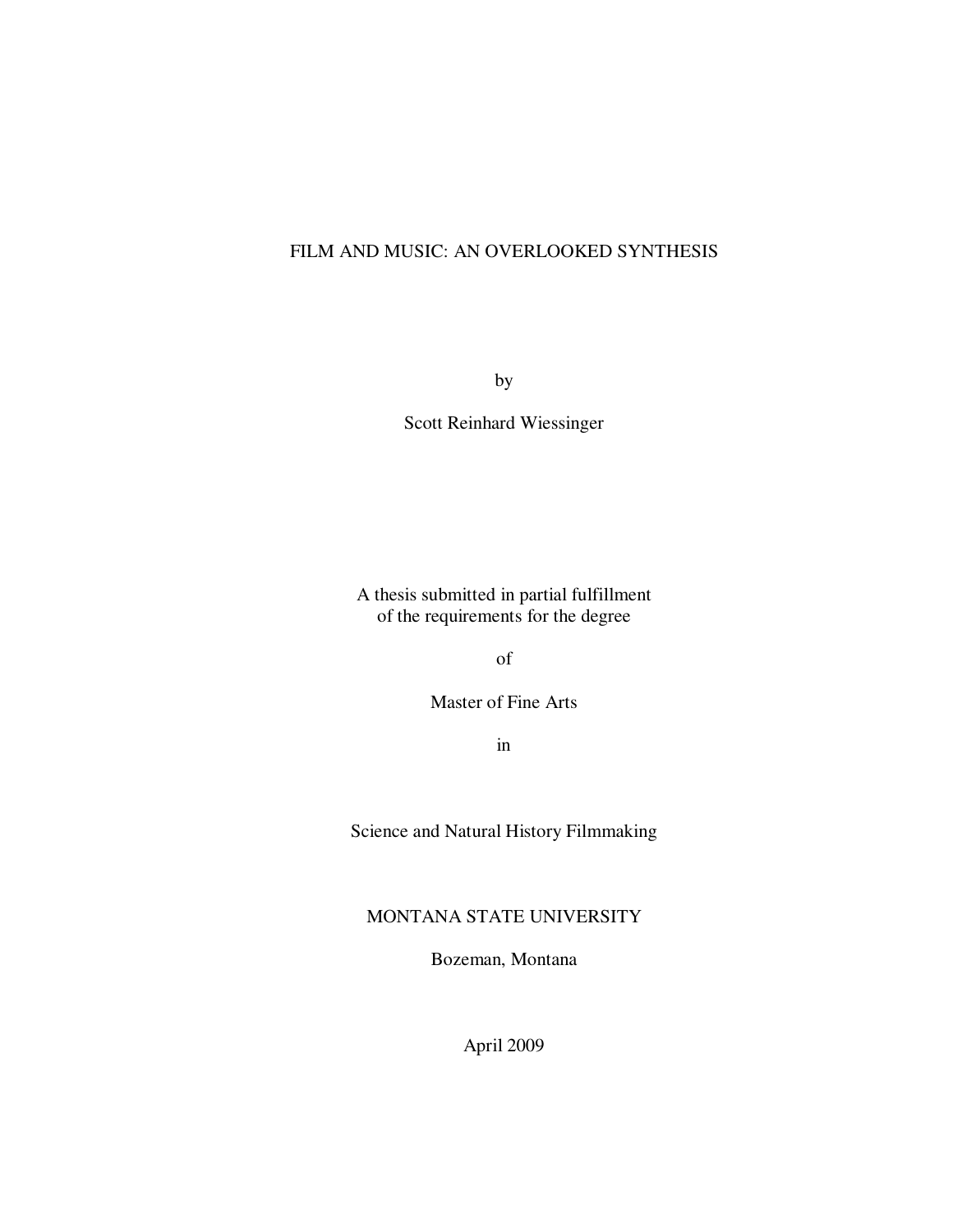# ©COPYRIGHT

by

Scott Wiessinger

2009

All Rights Reserved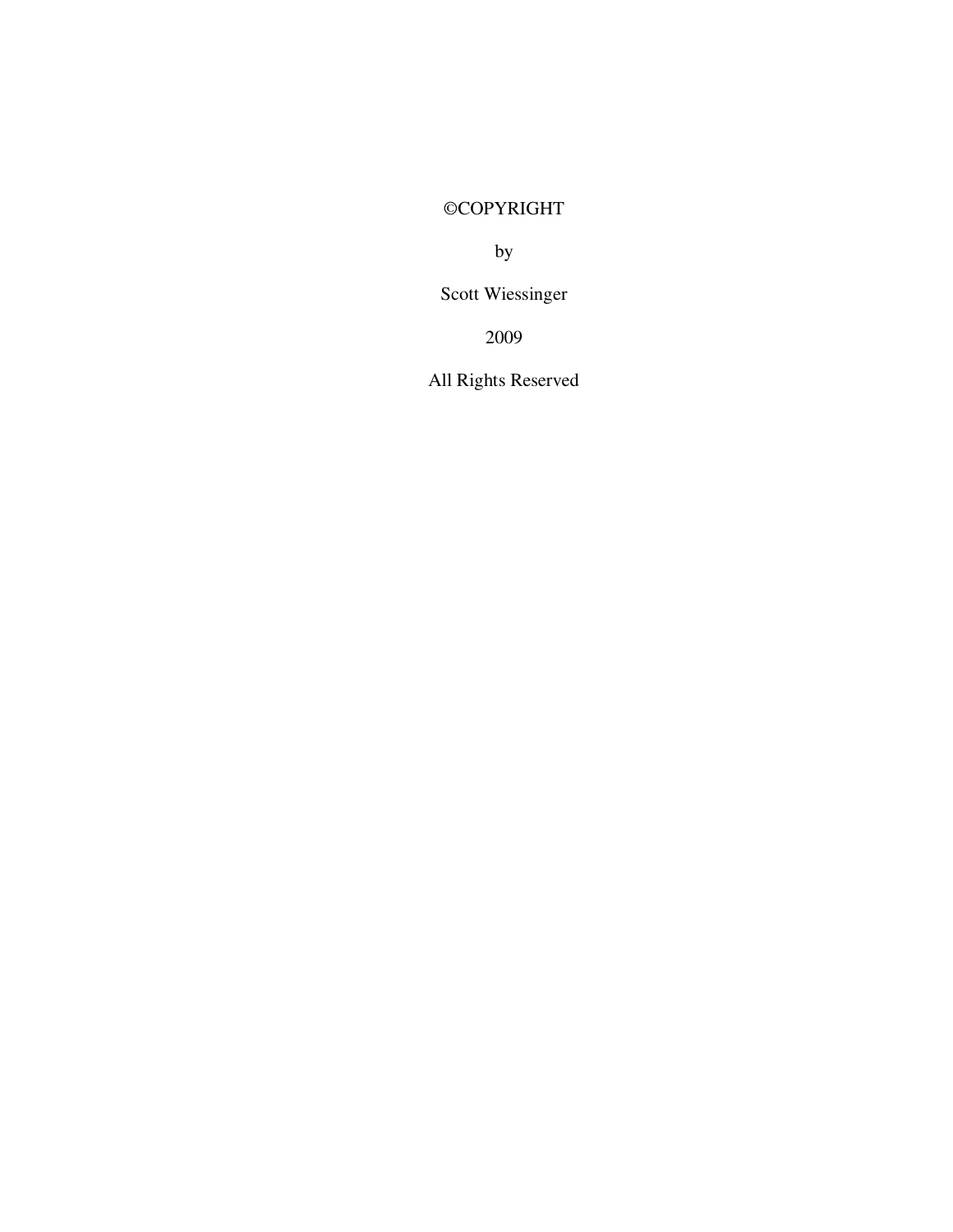### APPROVAL

of a thesis submitted by

Scott Wiessinger

This thesis has been read by each member of the thesis committed and has been found to be satisfactory regarding content, English usage, format, citation, bibliographic style, and consistency, and is ready for submission to the Division of Graduate Education

Theo Lipfert

Approved for the School of Film and Photography

Dr. Walter Metz

Approved for the Division of Graduate Education

Dr. Carl A. Fox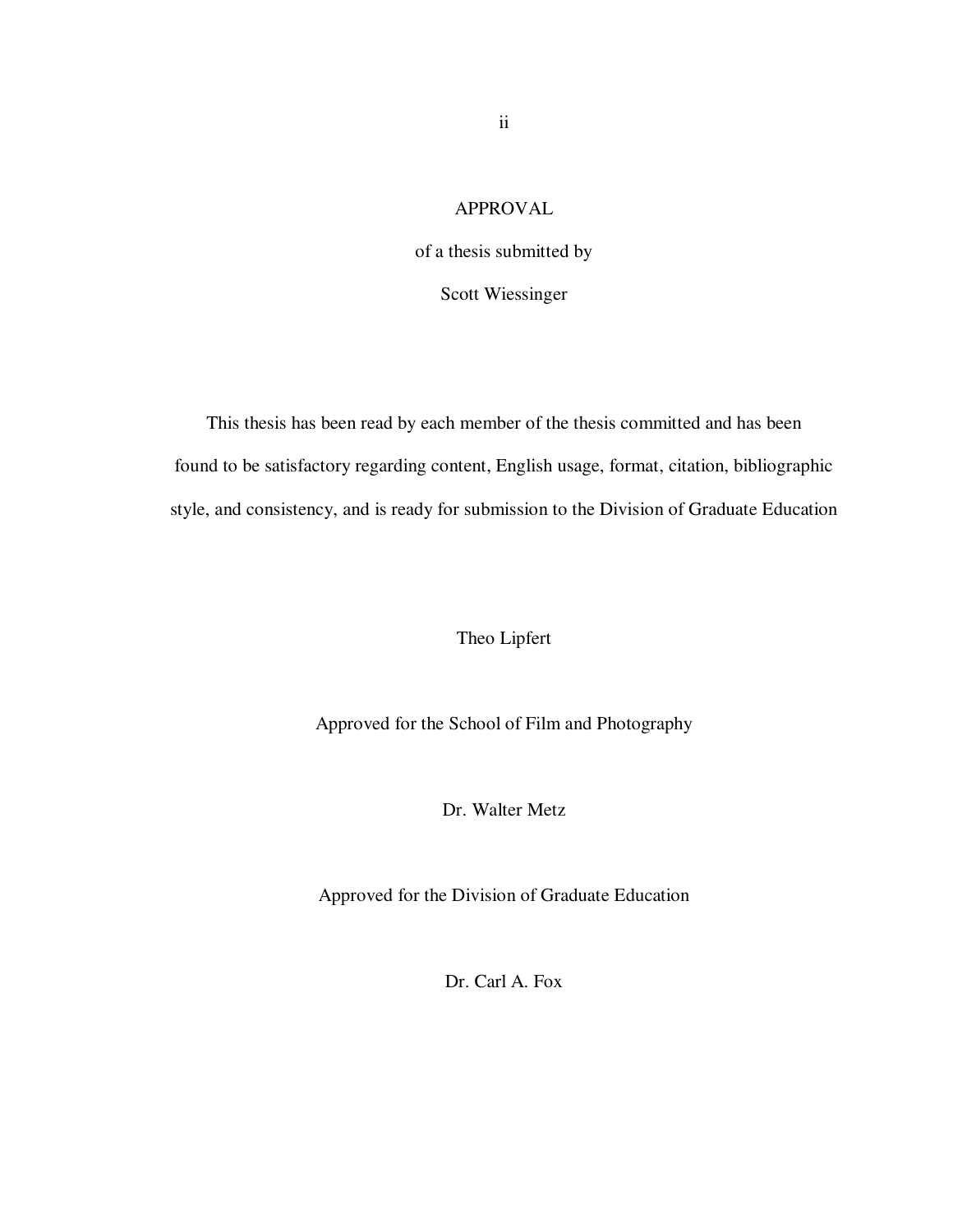### STATEMENT OF PERMISSION TO USE

In presenting this thesis in partial fulfillment of the requirements for a master's degree at Montana State University, I agree that the Library shall make it available to borrowers under the rules of the Library.

If I have indicated my intention to copyright this thesis by including a copyright notice page, copying is allowable only for scholarly purposes, consistent with "fair use" as prescribed in the U.S. Copyright Law. Requests for permission for extended quotation from or reproduction of this thesis in whole or in parts may be granted only by the copyright holder.

Scott Wiessinger

April 2009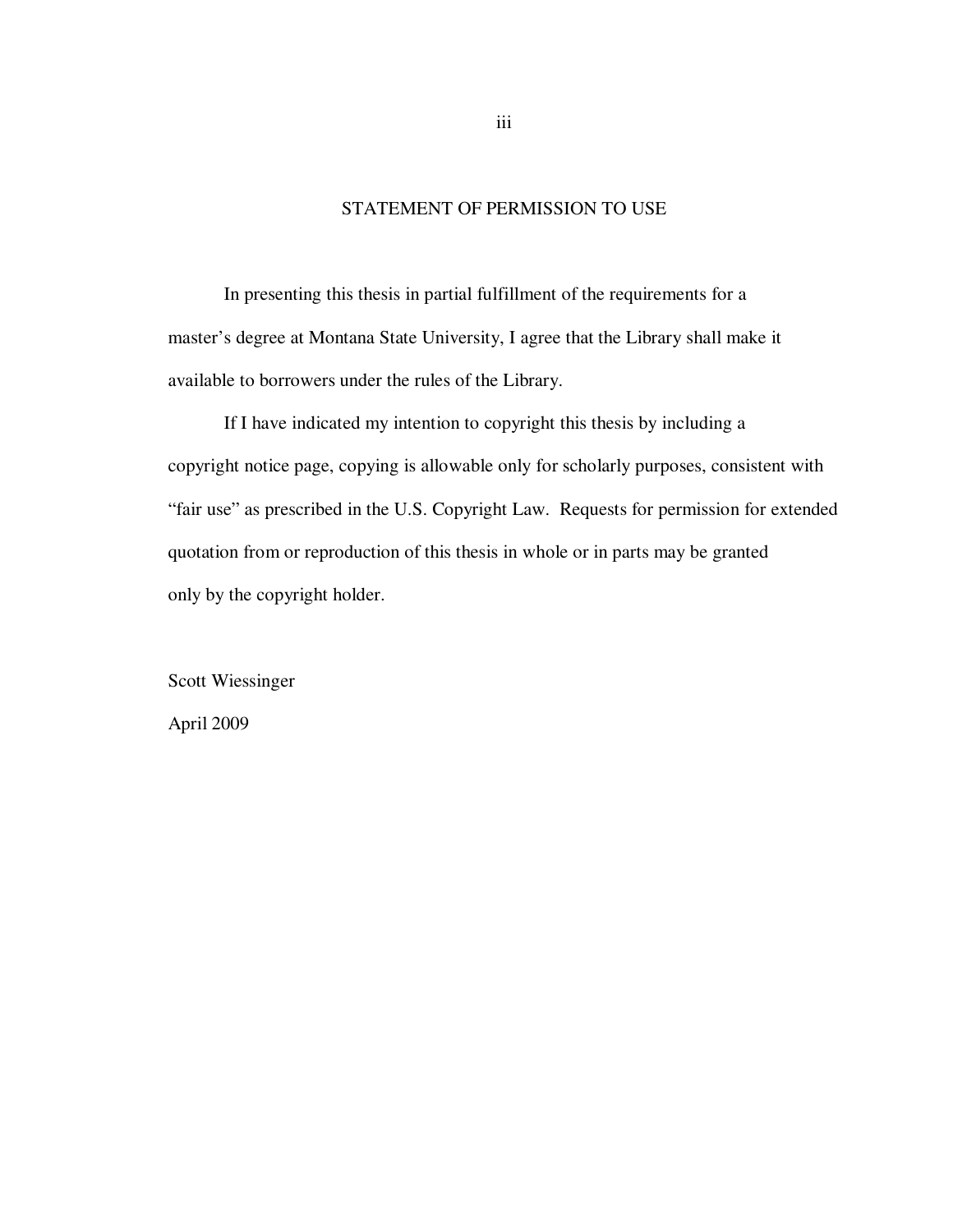# TABLE OF CONTENTS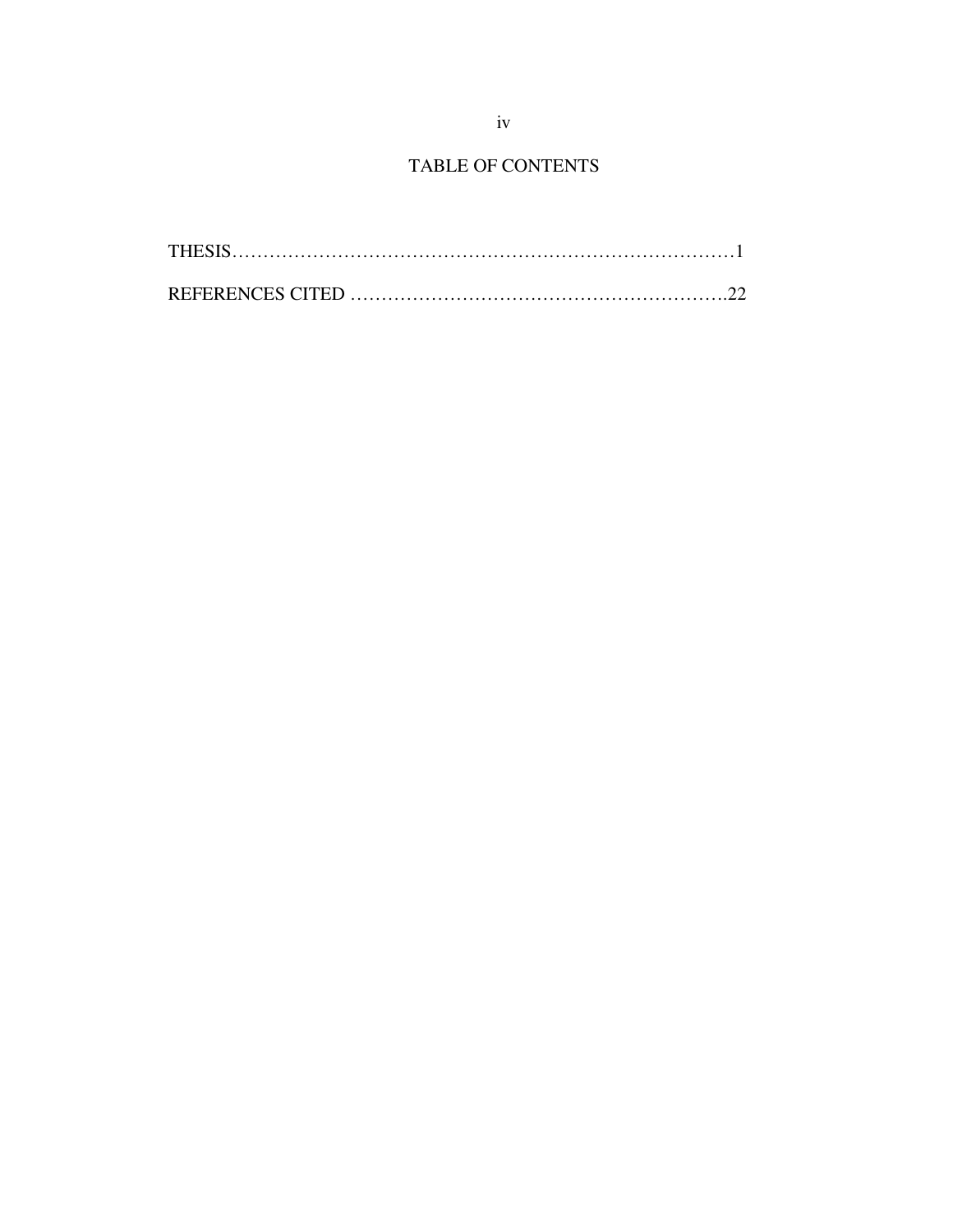#### ABSTRACT

Music and image are intricately joined in almost all modern film and video. Despite this, scholars of both fields rarely address the two media as they act on each other. Cognitive studies give an interesting window on the way the brain processes music and image, but again, they do not address the intersection of the two. A few studies, most notably by Marilyn Boltz, do exist that deal with music/image joint processing, and the effect of one on the other. Boltz's work reveals the great potential of further work, both scientific and scholarly, into the synthesis of music and film. A theory of the interaction of the two is clearly needed.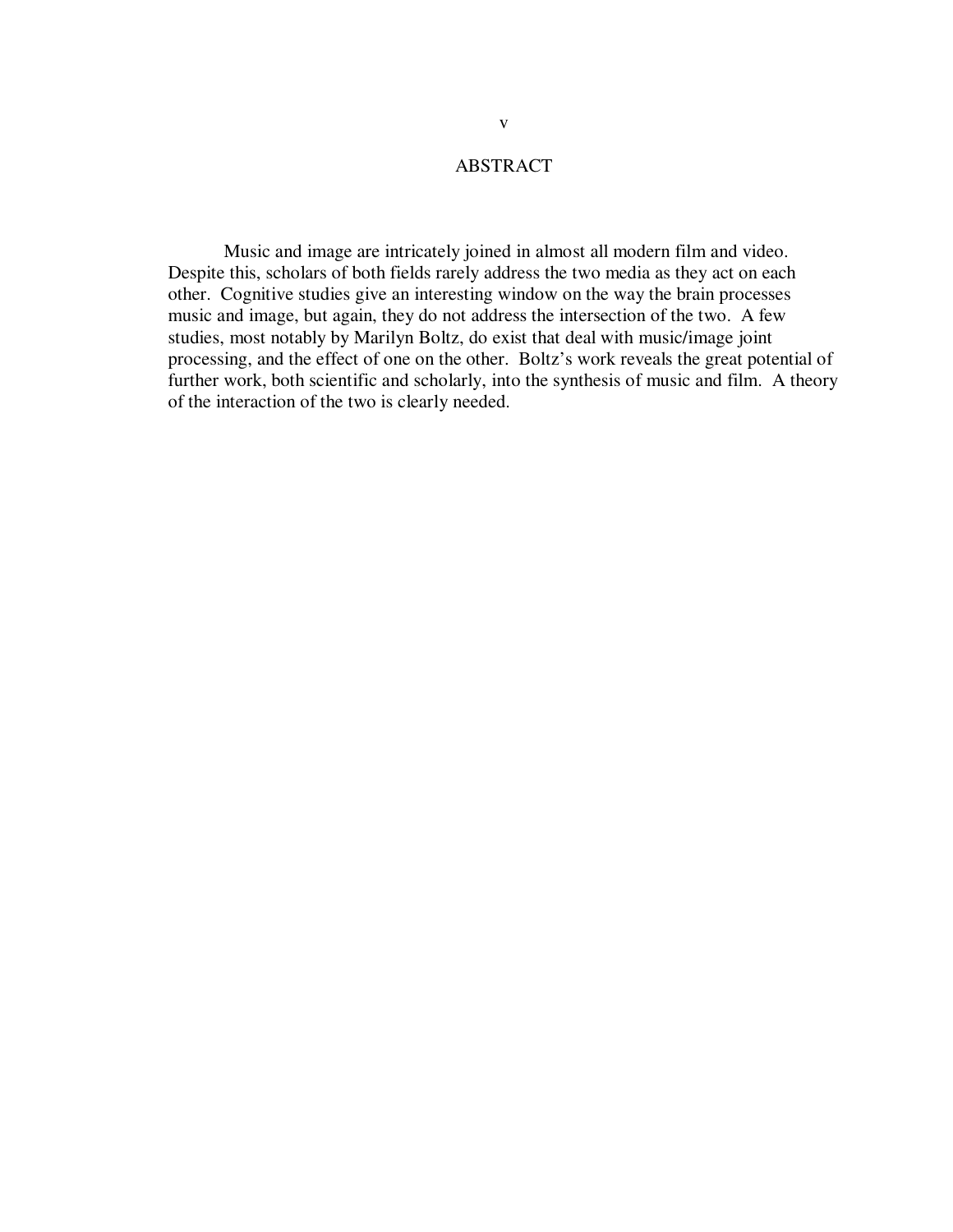Music and film are two art forms that, in the case of film, exist together so ubiquitously that a mainstream film that does not use music is extremely rare. *Cloverfield* (2008) and *The Blair Witch Project* (1999) are the only recent examples of major Hollywood films that do not have any nondiegetic music throughout the narrative portion of the film. This is because the films purport to be "raw" footage, unadulterated in any way. *Cloverfield* does use very mood specific music over the credits though. Despite these few examples, the vast majority of films and videos—narrative, documentary and experimental—contain both visuals and music. The two media act together, during the same temporal period, and toward the same general end: the stimulation of an audience. Why is it then that the two are treated so separately when any analysis of film or video (I will use film to represent any non-static visual medium) is conducted? Film theory does address musical accompaniment, but "has historically been concerned with the visual and narrative aspects of fiction film, for the most part omitting any serious discussion of the score and its relationship to the film as a whole" (Kassabian 37). In music theory, key texts in the analysis of musical accompaniment can have titles such as **Film Music:** A Neglected Art. That is not to say that scholars have not done good, insightful work on both sides of the divide, but only that there is room for more, and the potential for better integration.

In addition to the long established fields of film and music theory, a newer area of theory has arisen to investigate both media with a new perspective. The field is cognitive science, and it seeks to understand the underlying mental and physical causes of our response to various stimuli. The concept of applying contemporary research to film is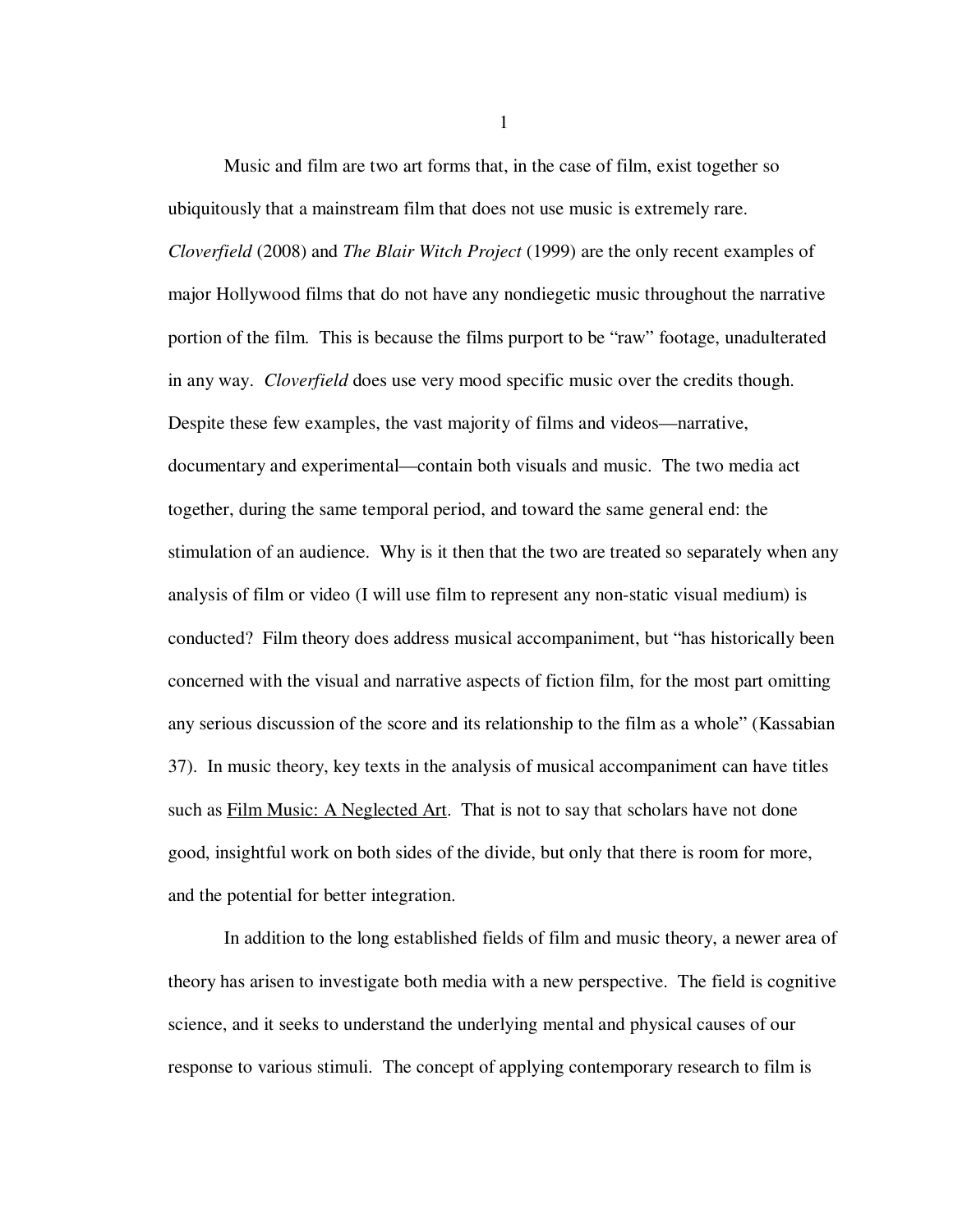not entirely new. In 1916 Hugo Munsterberg, a psychologist, applied his field of study to understanding film and provided an analysis that is still useful today (Lopate 10). Continuing this tradition, the modern field of cognitive science has caught on in both music and film studies and represents an interesting approach to understanding the "why" in the long-held beliefs of film and music theory. Despite, or perhaps because of, the newness of cognitive theory, most of the research and scholarly work approaches film and music separately. Torben Grodal, in his book Moving Pictures: A New Theory of Film Genres, Feelings, and Cognition does not spend more than a handful of his 282 pages talking about the audio element of a film, let alone its score in particular. Music is a similar case. Granted, both areas are incredibly complex in their own right and the combination is that much harder to study and understand. As a result it is not surprising that much of the scholarly work is heavily weighted either musically or visually.

It is only natural that the visual elements of a film command the most attention. Vision is usually the dominant sense compared to hearing, but the two act and interact together in very important ways. Michel Chion recognized both the importance of the role of sound/music in film, and identified a characteristic of sound in film he called "added value" (5) This added value "enriches a given image so as to create the definite impression, in the immediate or remembered experience one has of it, that this information or expression 'naturally' comes from what is seen, and is already contained in the image itself" (Chion 5) In other words, sounds, including music, can feel like they are part of the visual track. This could be yet another reason for the dominance of the visual in scholarly works about film. As Chion saw, a better understanding of the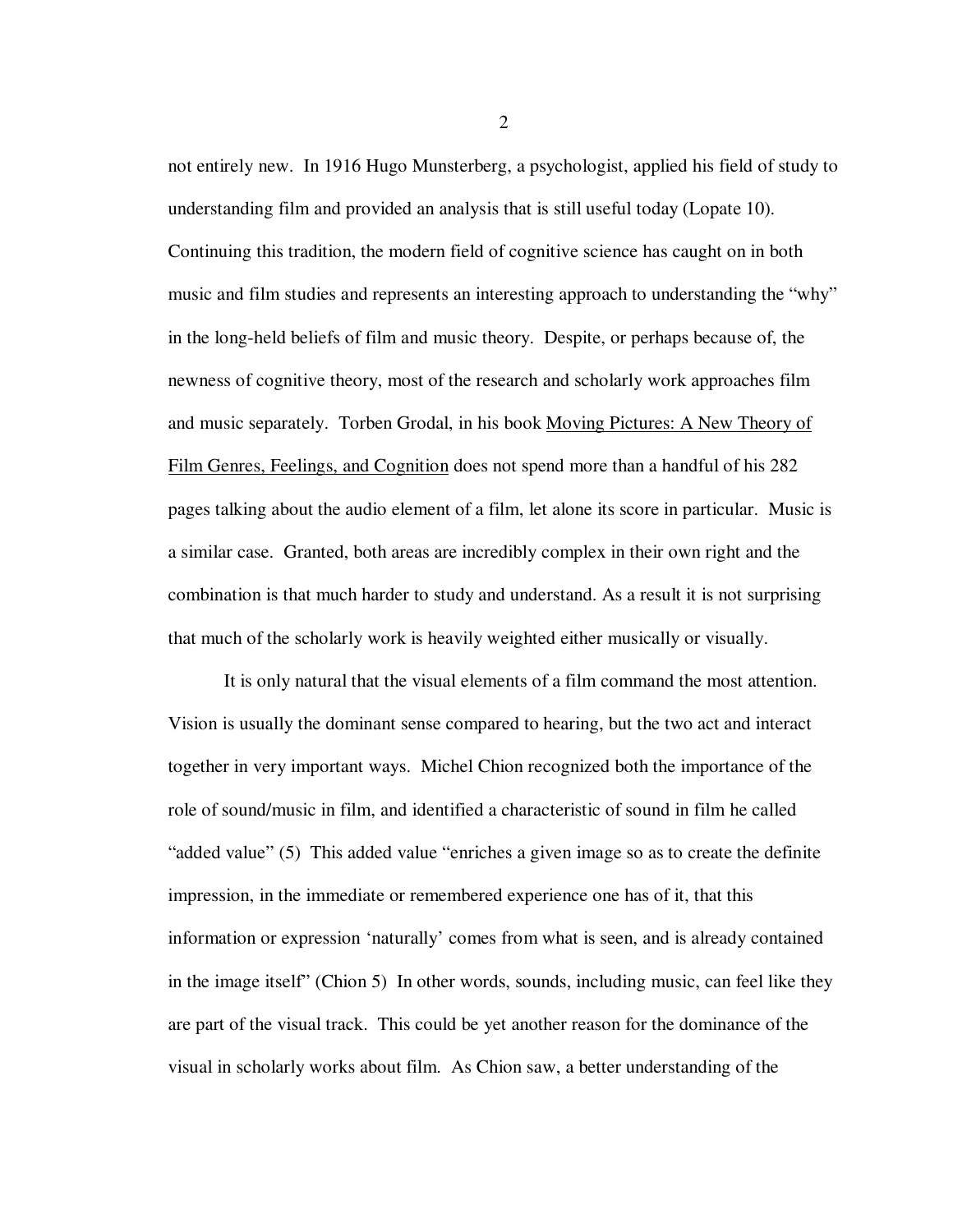interaction of film and music can lead to a better comprehension of how to both analyze and make films. We need a unified theory of music and film to accurately describe and understand the effect of the full cinematic experience.

Efforts to comprehend and harness the power of music and film in combination began fairly early in the history of film. In 1912, Max Winkler first catalogued music for silent film and notified the Universal Film Company that he could score any film from his catalogue; they hired him immediately (Prendergast 8). This technique was eventually rendered a near science of matching canned music to any silent film, with the style of music being matched to the type and mood of action in the film. Winkler's cataloguing represents one of the first, clear examples of people in the film industry recognizing the importance and influence of well coupled music and film. That an entire industry developed to effectively pair the two media shows both that it is a relevant topic, and that it requires a certain degree of skill and thought. Unfortunately, since the thrust of Winkler's, and others', cataloguing was to find the music that best matched the tone or mood of the current action in the film, it reduced the potential for artistic expression through a creative dynamism between the music and image.

Some filmmakers, like the most famous Russian filmmaker of all, Sergei Eisenstein, did try to use music contrapuntally rather than complementarily. This approach was very much in keeping with Eisenstein's theories about montage and juxtaposition. In a manifesto co-written with V.I. Pudovkin and G.V. Alexandrov, he said that "Only a contrapuntal use of sound in relation to the visual montage piece will afford a new potentiality of montage development and perfection" (qtd. in Weis 84). For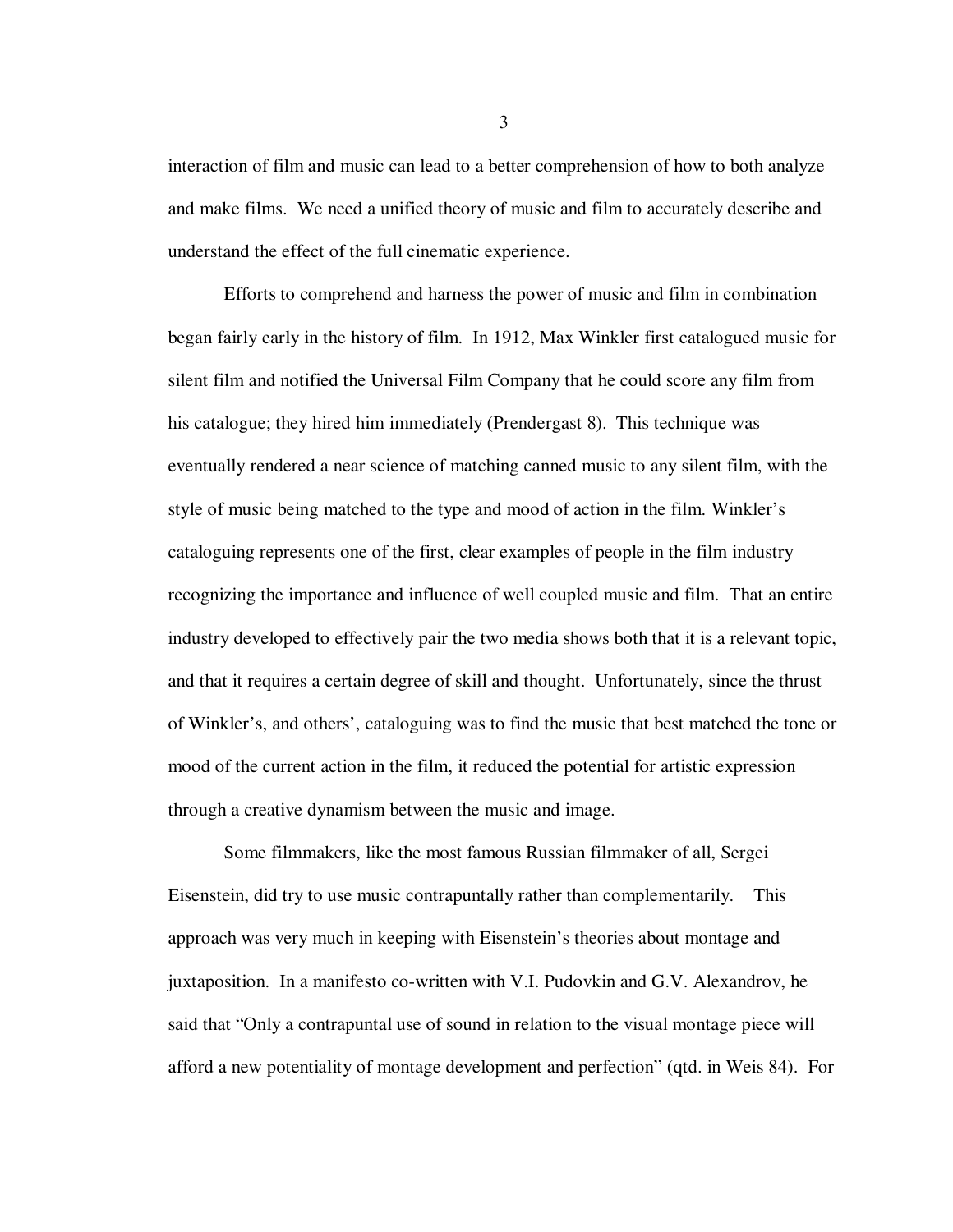Eisenstein, "Art is always conflict" (46) and only through the fusion reaction of *thesis* and *antithesis* could there be artistic creation: *synthesis*. One aspect of this conflict that Eisenstein recognized was a conflict between the visual experience of the film and something else: "Thus does conflict between optical and acoustical experience produce: *sound-film* which is capable of being realized as *audio-visual counterpoint*." (54-55)

Contrapuntal use of music did not mean that Eisenstein was not interested in carefully pairing the two. Indeed, after the advent of synchronous sound, he attempted to create some form of absolute fusion of the two. For Eisenstein, this did not mean synchronizing the music and image in the traditional style of matching moments in the music to the editing or on-screen action, but rather a more graphical, thematic relationship. In Eisenstein's film *Alexander Nevsky* (1938), he commissioned Sergei Prokofiev to compose a score that graphically matched, shot by shot, his film. If the screen showed a descent down a cliff, the music had descending notes and so on. According to film music scholar Roy M. Prendergast, not only did this approach not work, it was flawed from the start. He notes that Eisenstein was too focused on matching the notation of the music to single frames of his film. This ignores that both media are not static, but exist temporally, and the music notation is not music itself (Prendergast 224-25).

German filmmakers were also very interested in the interaction of film and music. In the early 1930s, the German Film Research Institute played with the rhythms of both music and film by cutting to music and moving the camera to express the equivalent of musical movement (Prendergast 26). They also tried to create a one-to-one correlation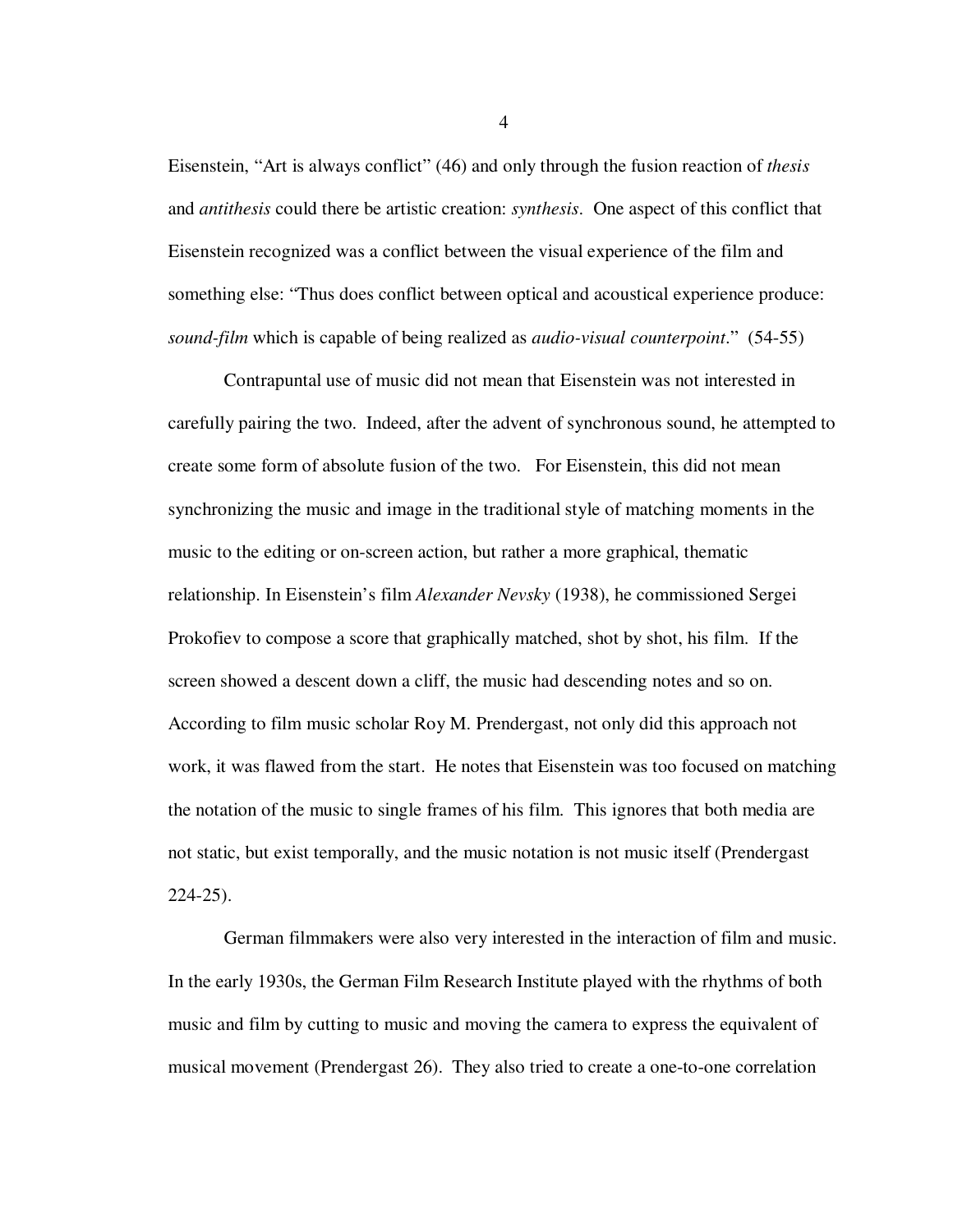between musical elements and filmic elements, so that a certain instrument could be represented by a certain filter and so on. According to Ernest Borneman, the Institute's final, ironic, conclusion was that "musical accompaniment of films is not so stimulating as we are inclined to believe" (qtd. in Prendergast 27).

Fortunately, not all filmmakers shared the perspective of the German Film Institute, and musical scores to films have flourished since the advent of synchronous sound. Despite the ubiquity of music in film, according to Anahid Kassabian, "the groundwork has been laid for the serious study of film music in the English language only in recent years" (36). Indeed, Prendergast claims that when his book Film Music: A Neglected Art was released in its first edition in 1977, it was the first work of critical literature on the subject except for a few articles by Lawrence Morton (ix). There were other books on film scores at the time, such as Roger Manvell and John Huntley's The Technique of Film Music, but the field was certainly not saturated. There are many more works by music scholars now, but the focus tends to be on the music in the film and not the union of the two.

For example, in Royal Brown's book Overtones and Undertones: Reading Film Music, Brown talks about the use of John Williams' famous shark theme from *Jaws*  (1975). The theme appears in the film whenever the shark is present, but is absent when the two kids pretend to be the shark. The music gives an almost subliminal cue that the visuals, which Spielberg plays to full effect, are trickery (Brown 10). This is a very insightful observation, but in the end only offers an example of music clarifying plot. Similarly, in his book Film Music, Peter Larsen talks about Bernard Herrmann's score for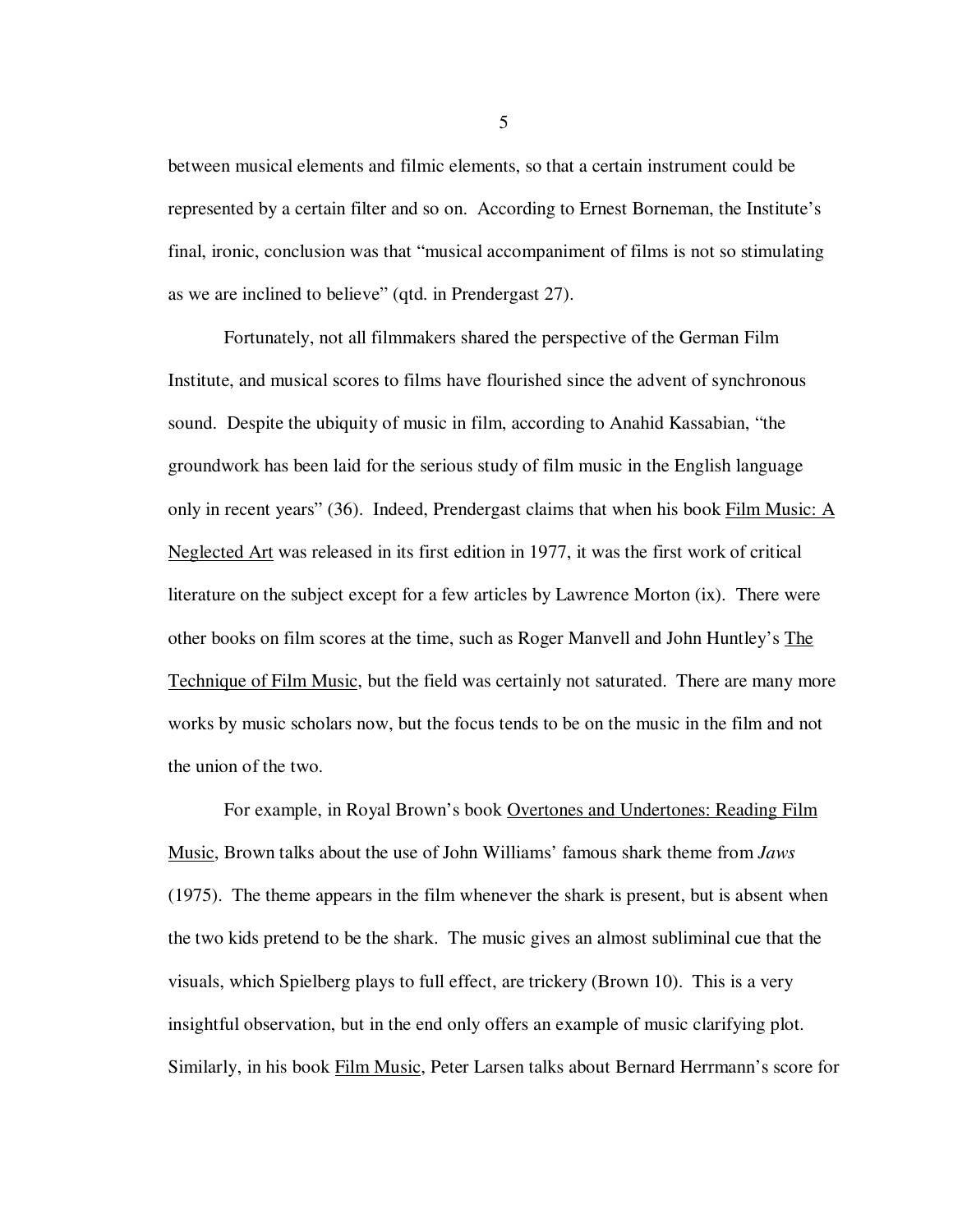*North by Northwest* (1959). Larsen begins his analysis of the film's opening with a brief description of the visuals, followed by an in-depth dissection of the music that contains only a couple sentences referring back to the visual, thematic, and narrative content of the film (127-29). From a musical standpoint all the observations made by Brown, Larsen and Prendergast are helpful, accurate and insightful, but from a filmic standpoint, they don't make as many connections as they could.

Film studies literature is weighted more heavily in the opposite direction: towards the visual. In Film Art: An Introduction, David Bordwell and Kristin Thompson devote one chapter out of twelve to sound in the cinema. In that chapter, they talk about the technical details of audio and the different elements such as dialogue and sound effects, spending only eight pages on role of music in film. Film is a complex amalgamation of many disparate elements, and no one can get a great deal of attention in a book that provides an overview, but at the same time, playing any modern narrative film without the score would create an audience response of boredom, and potentially a lack of comprehension.

Film scholars can even be openly hostile toward music. Jean-Pierre Geuens reflects this attitude in his book Film Production Theory. He complains that film music merely serves to agree with and amplify what is on the screen or in the plot. This, he feels, is potentially deceitful since music can gloss over subtle problems and deliver a happy ending to a story where characters may go on to live traumatized lives. Geuens uses the example of the end of *The Accused*, where the female main character has just won an unlikely court victory. "Right on cue, the music swells to the occasion somehow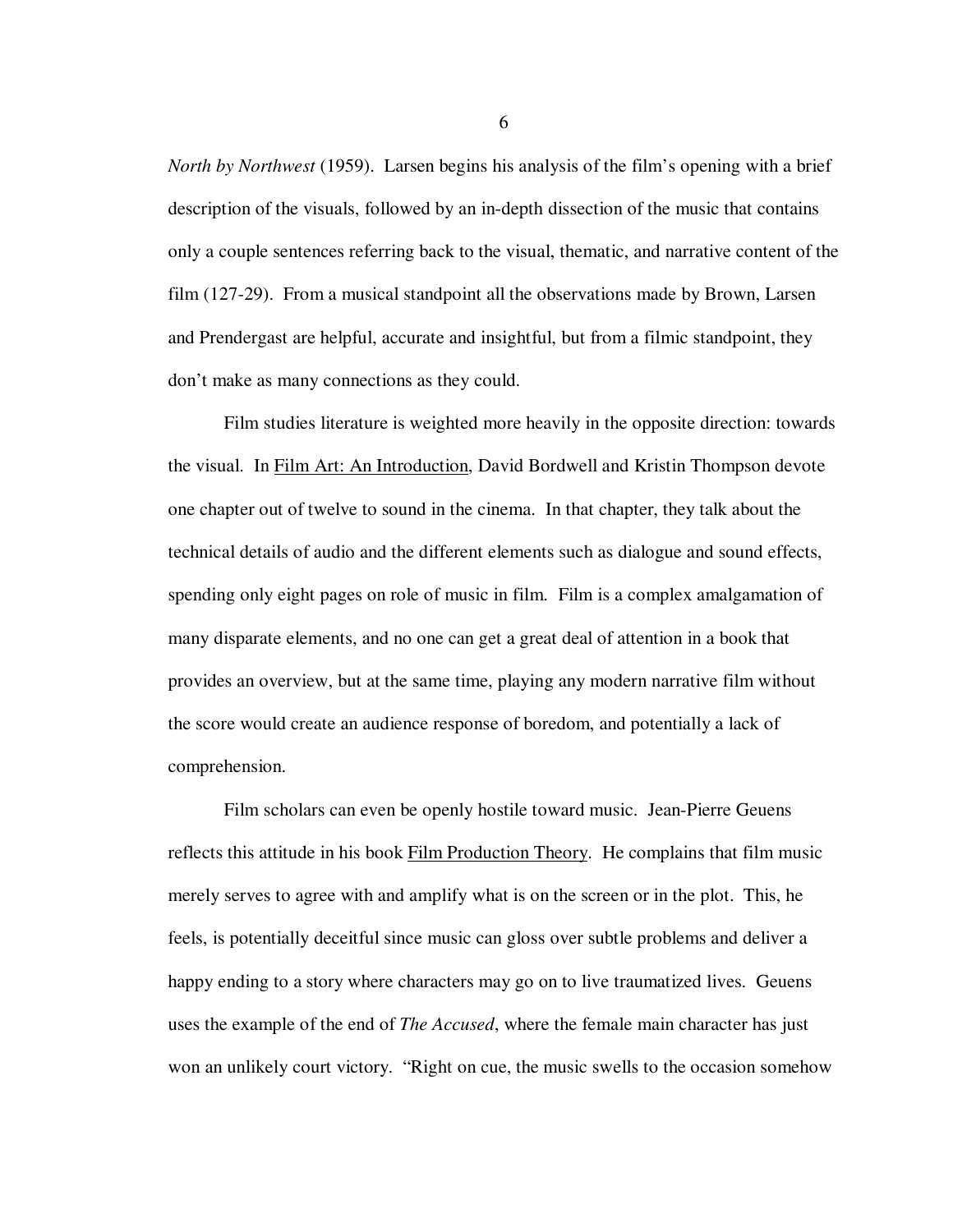forgetting that the woman has gone through a vile group rape, that she was abused by the justice system, that she was deserted by her friends, etc." (Geuens 209). It is ironic that in denouncing Hollywood film music, Geuens is also clearly recognizing the power that the music has over the audience. Instead of undertaking an investigation of this power, he proclaims it unfair and inartistic, and says that to avoid this misuse, "A simple solution consists of having the music come diegetically from the images themselves" (210).

When film critics and scholars do seriously address the music in film, they usually analyze it for its role in the narrative, pace and mood of the film, much as music scholars do. The music is somehow separate from the images and while it contributes to what the images are doing, it is a secondary element and not part of a dynamic interaction. Like the reductionist approach to research, films are most easily analyzed piecemeal rather than holistically. This can certainly change, and there is a powerful new science-based approach to both film and music theory that could act as the catalyst for such a shift.

The new fields of cognitive film studies and cognitive music studies carry with them the potential to unify the two previously disparate elements. This unification has not yet come to pass, but cognitive studies has revealed a great deal about how both film and music are processed, and why certain aspects of them create such strong responses. This is exciting because it offers new ways to think about film and music, and the combination of the two. As processes within the brain, visual and auditory inputs have interesting overlaps and interactions.

What the cognitive approach to film and music has done is to take the current research in neurobiology and psychological mechanisms, and apply it to understanding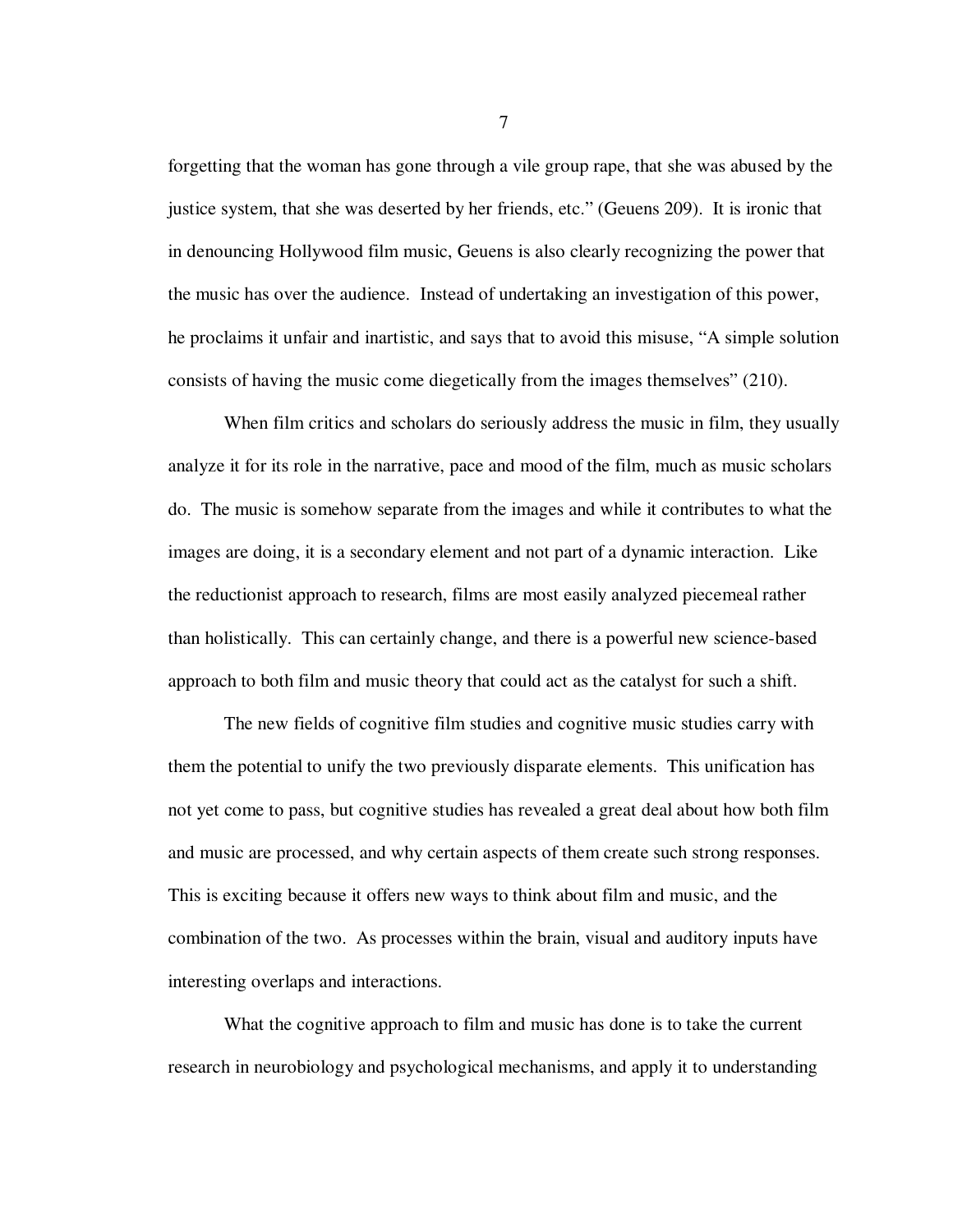how the mind processes images and sound. An example of the difference between this approach and the traditional film studies approach can be illustrated by the jump cut. A non-cognitive approach to the jump cut would describe how it breaks continuity editing, can disorient the viewer, and can serve a role in storytelling. This approach describes the event in a more historical and aesthetic way. A cognitive approach could talk about the orienting response to a formal feature such as a cut and how this can affect the perceived reality of the sequence. To cognitivists, a cut is different from an edit in that a cut is a move from one location to another and an edit is a new shot in the same location or scene (Lang 97) The viewer's brain registers the new shot and immediately tries to make sense of it and place it accurately in the context of what has come before. This is the orienting response. Studies have found that four to eight cuts per thirty seconds can lead to an improvement in memory formation, but ten or more cuts in those same thirty seconds can cause the viewer to automatically accept the legitimacy of what he or she is seeing (Lang 97, Shapiro, "Only" 14). Obviously, the cognitive and traditional approaches describe things at very different levels and both are needed to fully describe any aesthetic experience. With this difference in mind, it is quite interesting to see what cognitive theory says about film and music in areas where they overlap.

In his book Moving Pictures, Torben Grodal attempts to explain the emotional response to films through visual/cognitive means. He describes how the mechanisms of the brain, designed to cope with real, everyday life, are called into service during a cinematic experience and "hijacked" by the imaginary world to create empathetic bonds with characters and involvement in the plot. Grodal "demonstrate<sup>[s]</sup> the means by which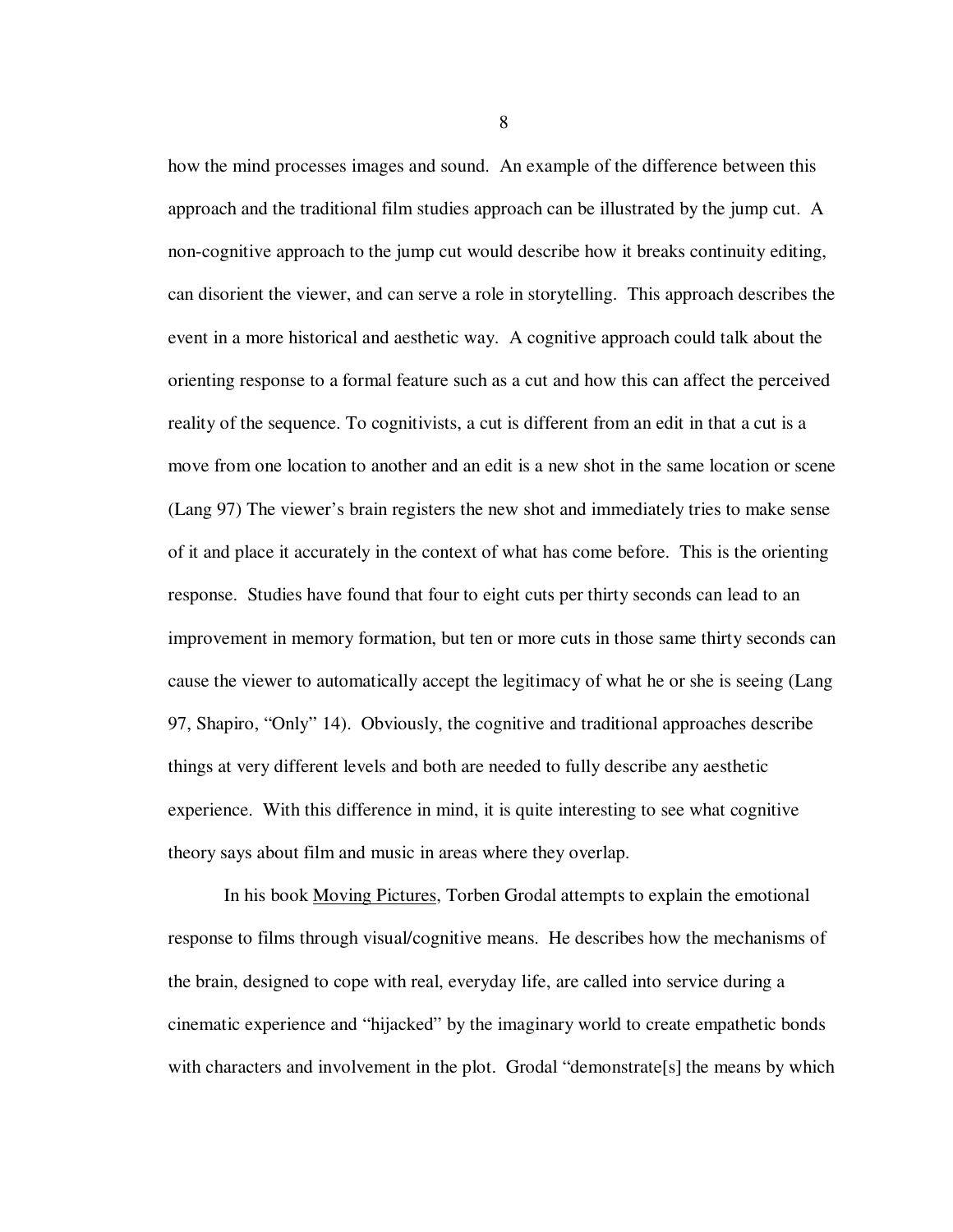visual communication relies on attention hierarchies structured as associative networks" (62). Obviously, his focus is on the visual and his discussion of other elements is limited to asides such as "Other types of special attention, too, rely on some kind of mental filtering" (Grodal 62). His offhand comment implies, and has been borne out through research, that the visual and audio elements of a film are processed through different mechanisms within the brain.

Grodal also provides a greatly simplified flow diagram of the fiction processing cascade, reproduced below:



The important elements to consider for this discussion are the arousal and emotivities. From an essentially visual standpoint, Grodal is describing how and "when" film is creating emotional response and arousal, which in cognitive discussions merely means a heightened state of any given mood. One way to elicit this response cascade is by the alteration of patterns or rhythms. Grodal says that "Rhythm has traditionally been one of the most characteristic features of songs and poems, and is, furthermore, characteristic of the function of many processes regulated by the autonomic nervous system, like pulse and breathing" (55). He goes on to quote research by Pribram in 1982 who said that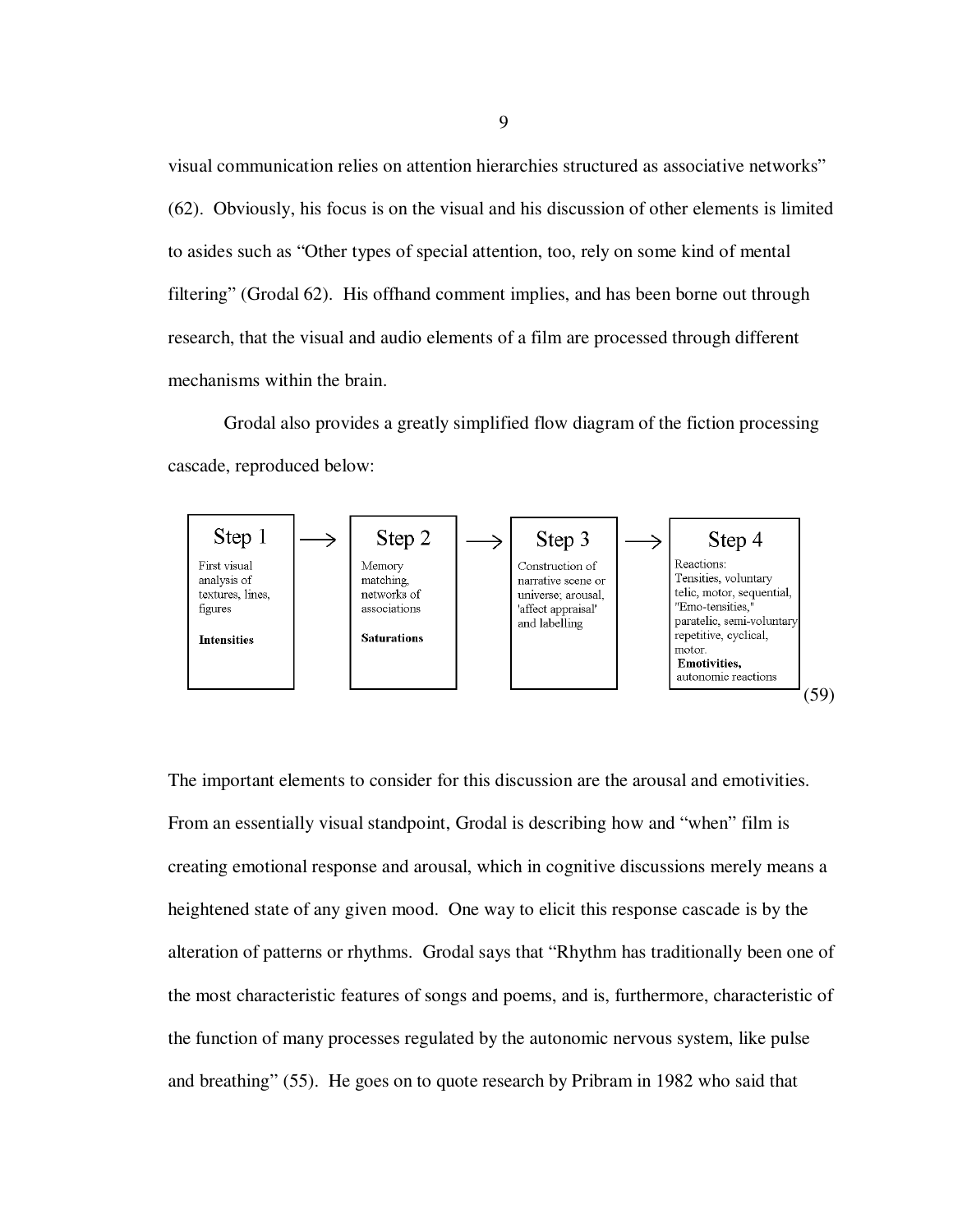"variations on a repetitive pattern (novelties) evoke dishabituation (orienting) which is felt, and the feeling is generated independently of the recognition of the variation" (qtd. in Grodal 55). Pattern repetition and variation perhaps represent the base level at which film and music operate and are unified. This issue of pattern repetition is very important to music cognitivists and plays a far more central role in their works.

Daniel Levitin tackles cognitive issues from the music side in his book This is Your Brain on Music: The Science of a Human Obsession. Like Grodal, a large part of his book is dedicated to music's ability to evoke emotion as well as the role of patterns in music. Levitin goes into some detail about the cascade of brain activity that occurs when an individual listens to music. Regions of the brain associated with pleasure are activated, as are regions that researchers have linked with processing rhythm and meter. One part of the brain that handles rhythm processing is the cerebellum, which, interestingly, also helps regulate emotion by way of connections to the frontal lobe and the limbic system. This dual function of the cerebellum could be a coincidence that helps make music more compelling and emotionally stimulating, or it could be that these two functions exist in one location to make sure that finding and following a pattern, like music, is pleasurable. As Levitin puts it: "Music is clearly a means for improving people's moods. Now we think we know why. [. . .] Music breathes, speeds up, and slows down just as the real world does, and our cerebellum finds pleasure in adjusting itself to stay synchronized" (191).

Clearly, Levitin feels, and is supported by research, that pattern, emotion and music are closely, causally linked. He talks explicitly about the importance of the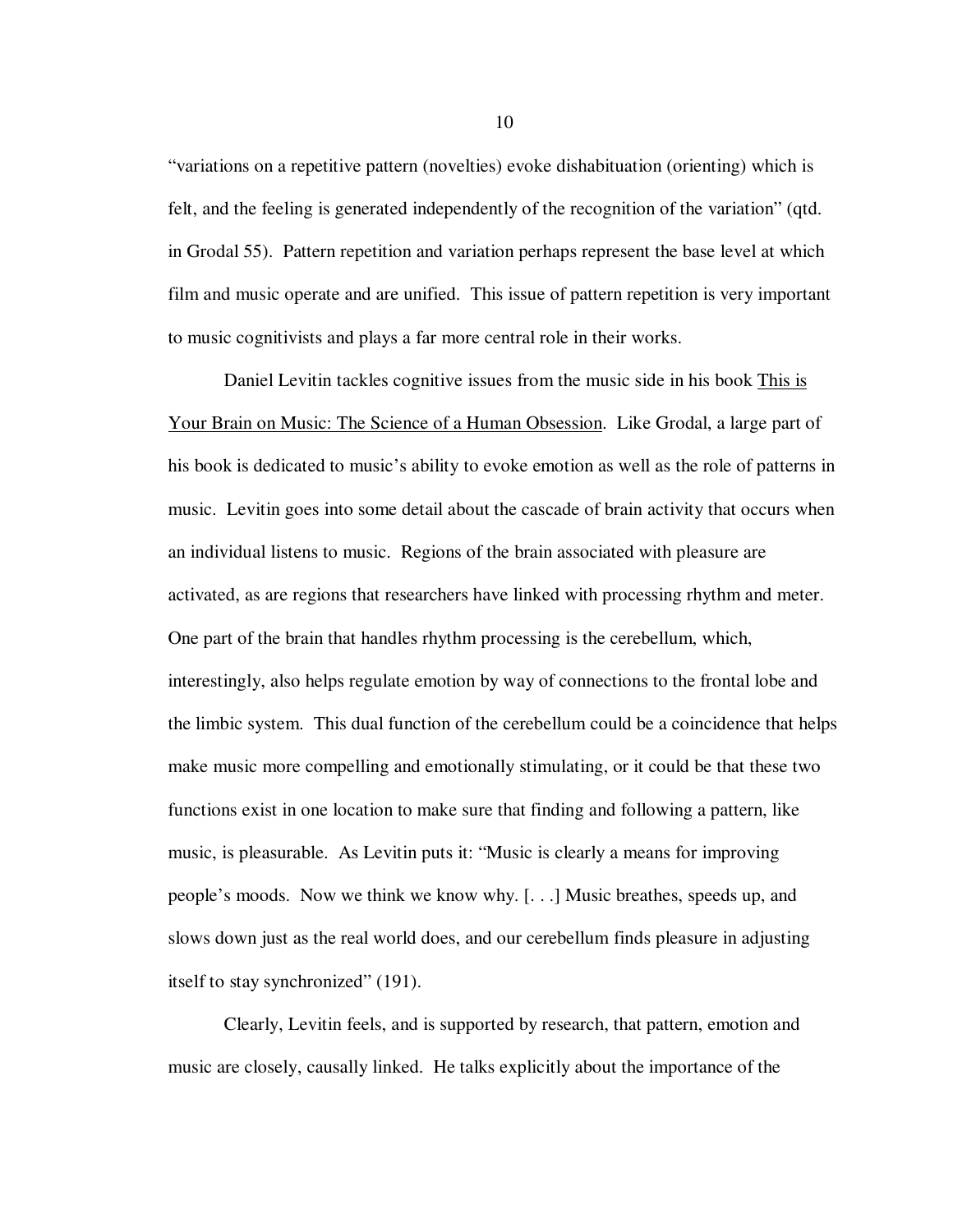cerebellum, which is home to the autonomic nervous system that Grodal mentions. While the immediate processing of film visuals and music happen in different places the visual and auditory cortexes respectively—enjoyment of them seems to come from the same source. If some of the pleasure of music comes from activity in the cerebellum matching the patterns in the music, and at least some processing of film is tied to the cerebellum, then it stands to reason that a certain amount of the enjoyment of film comes from visual patterns activating the cerebellum. This alone could have stunning implications for the study of editing rhythms and the pacing of camera movement, but it is at the junction of film and music that the greatest potential occurs. If the cerebellum is a location where both music and image are processed, then could certain combinations of the two be more effective than others, or each element singly? I don't have the answer to that question, but it represents a promising area of investigation.

Later in his book, Levitin makes another observation that relates to film, music and movement. He says that "One striking find is that in every society of which we're aware, music and dance are inseparable" (257). The urge to move to music is apparently an integral part of the human psyche and not linked to any particular cultural impetus. Is it possible that the pairing of music and film satisfies this movement urge? This would mean that the movement of the camera, the flow of the editing, and the movement of onscreen elements could both act as a surrogate for the viewer's own movement and add to the enjoyment of both media. This possibility could also add to the explanation of why IMAX and OMNIMAX are so immersive. By encompassing the peripheral vision with screen and the ears with highly dynamic surround sound, large format presentations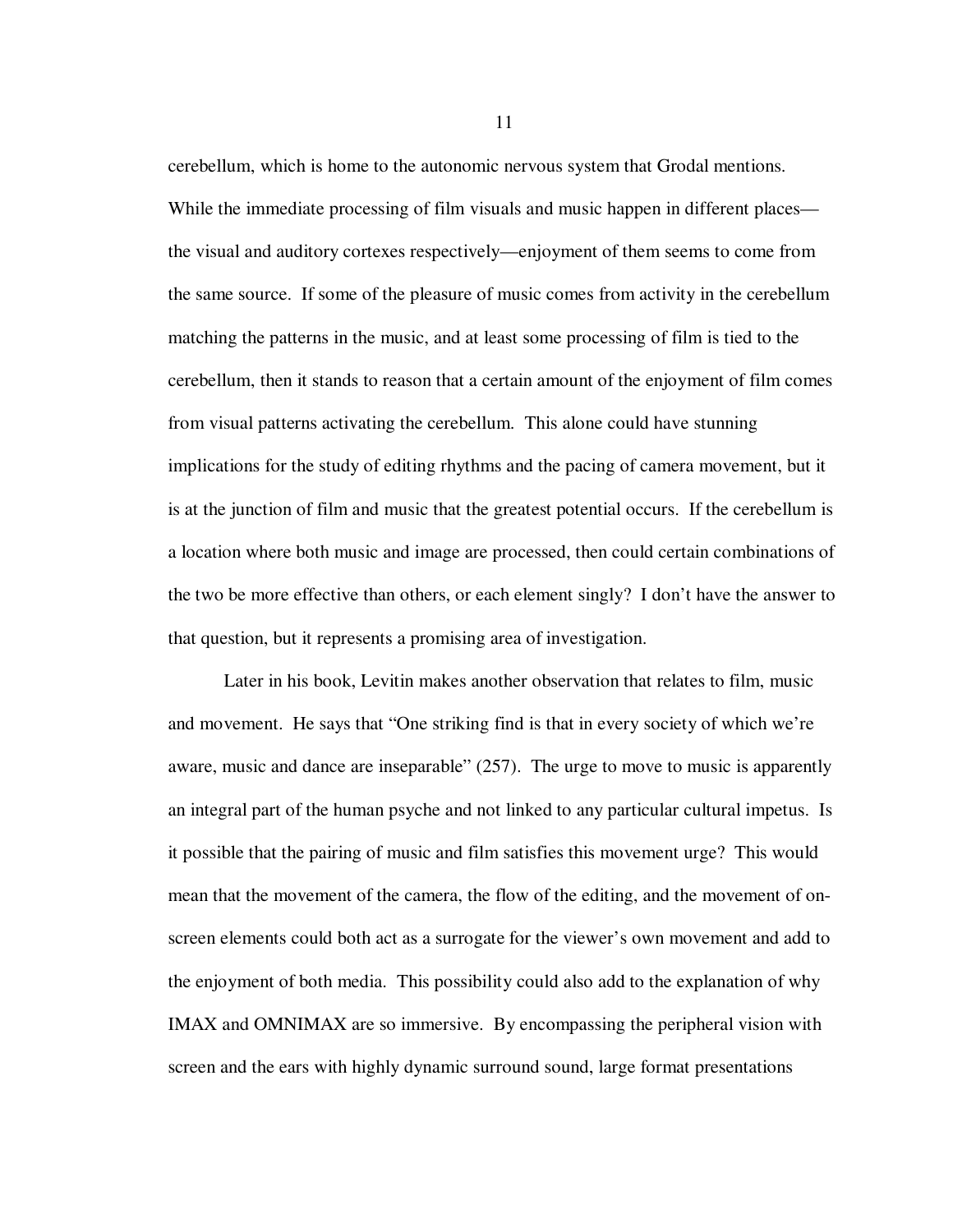create such a believable experience that some viewers suffer vertigo. The simulated movement, paired with high fidelity music that creates an urge to move, might help to explain why a movie on IMAX is such a satisfying experience, provided you don't get sick of course. Combining this layer of movement processing in the brain with the possibility of some image/music interaction in the cerebellum gives a fairly robust explanation for why the music/film pairing is so effective and evocative.

Speculation aside, it is clear that the role of structure in the emotive power of music is tied to the brain's ability to detect patterns, and its subsequent anticipation of those patterns. By altering the expected result or pattern, music evokes an emotional response. Interestingly, musical pieces, and beats in particular, are best at evoking emotion when they are not perfectly metronomic, or machine-like. A very slight alteration of pattern and tempo within a very clear pattern is pleasing (Levitin 171-3). Brown also acknowledges the importance of pattern creation and alteration in the emotive effect of music: "Psychologically and aesthetically speaking, tonality sets up a certain order, creates a sense of loss and anxiety in its various departures from that order, and then reassures the listener by periodically returning to that order, which will generally have the final word" (3). Additionally, Brown notes that tonal music derives much more of its effect on active anticipation than on actual surprise (5). The music as the killer creeps up the stairs creates the emotional charge, and the brief shriek of strings as the killer strikes is merely the release of that tension, and a breaking of the pattern.

While the vast majority of Levitin's book is strictly about music, he does comment on the role of music in film. "Film directors use music to tell us how to feel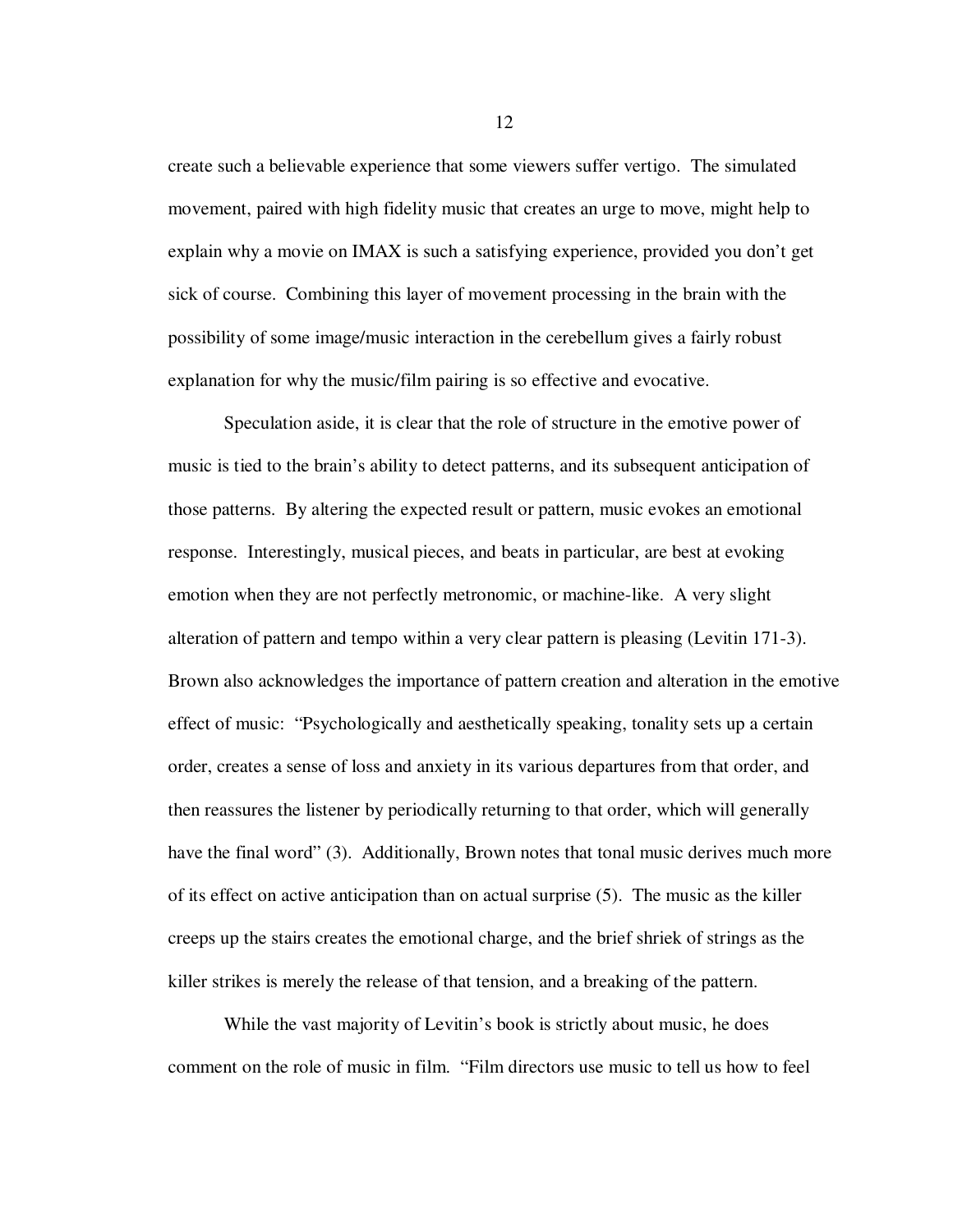about scenes that otherwise might be ambiguous, or to augment our feelings at particular dramatic moments. [. . .] Music is being used to manipulate our emotions and we tend to accept, if not outright enjoy, the power of music to make us experience these different feelings" (Levitin 9). His analysis matches in large part what the status quo opinion of film music is; that it helps explain and amplify that which the filmmaker has already built into the visual structure of the film. However, Levitin's comment about ambiguous scenes is more important than he realizes.

The nexus of music and film has not been a major target of cognitive studies, but it has not been completely ignored either. In 2001 and 2004, Marilyn Boltz of Haverford College conducted some very interesting and illuminating studies of the influence of music on the cognitive processing of film. Her findings show fairly conclusive proof of what many filmmakers, viewers, and critics have found anecdotally; that a change in music can alter the perception of a scene. Boltz concluded that music with alternate moods activated different schemata which led to changes in selective attending to details in the film (Boltz, "Musical" 431). She also found that various effects were elicited in memory depending on the congruence or lack there-of between music and image (Boltz, "Cognitive" 1199).

In her first study, Boltz showed subjects clips from Hitchcock films and television programs that were, when shown out of context, ambiguous in terms of mood and character intent. She made sure that they were fairly uncommon so as to be unfamiliar to the subjects and re-titled them to help reduce associations. For various groups, she then played the clips with music that was either positive or negative in mood, or no music at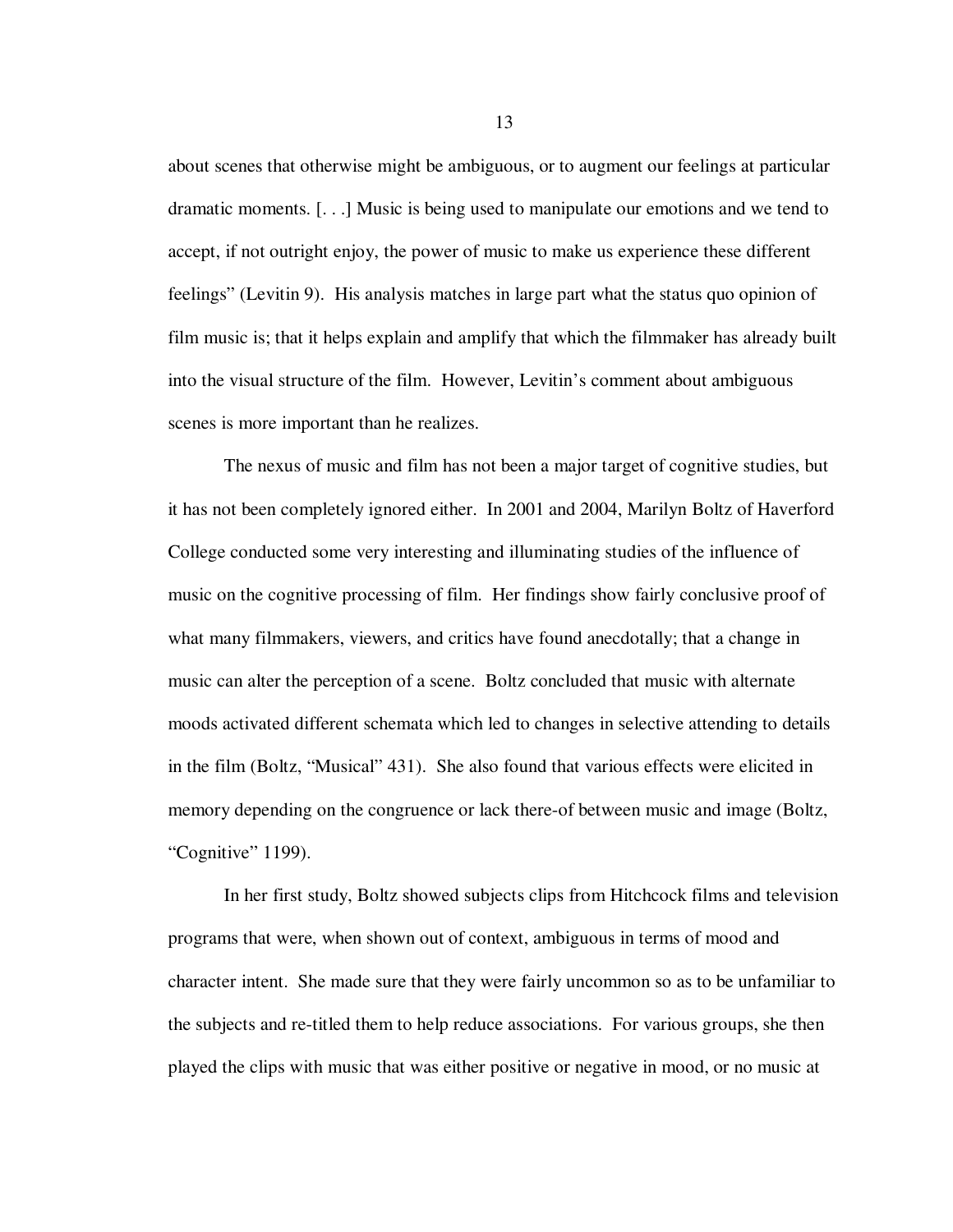all (Boltz, "Musical" 433). One such clip was from *Vertigo* where Jimmy Stewart's private investigator character Scotty is following a woman he has been paid to follow and is infatuated with. The results of the different music are astounding. With the positive music none of the viewers thought Scotty intended to harm the woman, but with the negative music 82 percent thought he did intend to harm her. With positive music 35% felt he was caring/loving, with negative music 47% thought he was cold, and with no music 56% thought he was either intelligent or analytical (Boltz, "Musical" 439). These results show a strong, and fascinating, parallel with an early film experiment.

One of the most famous film experiments was conducted in the 1920s by Russian filmmaker Lev Kuleshov, who showed audiences neutral, identical footage of a famous Russian actor staring off camera paired with three different shots. These shots are sometimes said to be of a baby, a dead woman, and a bowl of soup, although no one is sure. The audiences are reputed to have been sure that the actor was in the same space as those three elements and doing a superb job of showing pleasure, sorrow and hunger respectively. Film scholars deemed this editing trick the Kuleshov effect, and it has been utilized ever since (Bordwell 305). As Boltz proved, there is a certain musical equivalent of the Kuleshov effect.

The results of Boltz's experiment also show how schemas are drawn upon depending on the music playing. Not only did the valence of the music affect how the viewers felt about the scene, but it affected what they remembered. Those who heard positive music remembered how the day was sunny and there were flowers, whereas the negative music group remembered a dark sedan and an alley. The music "told" them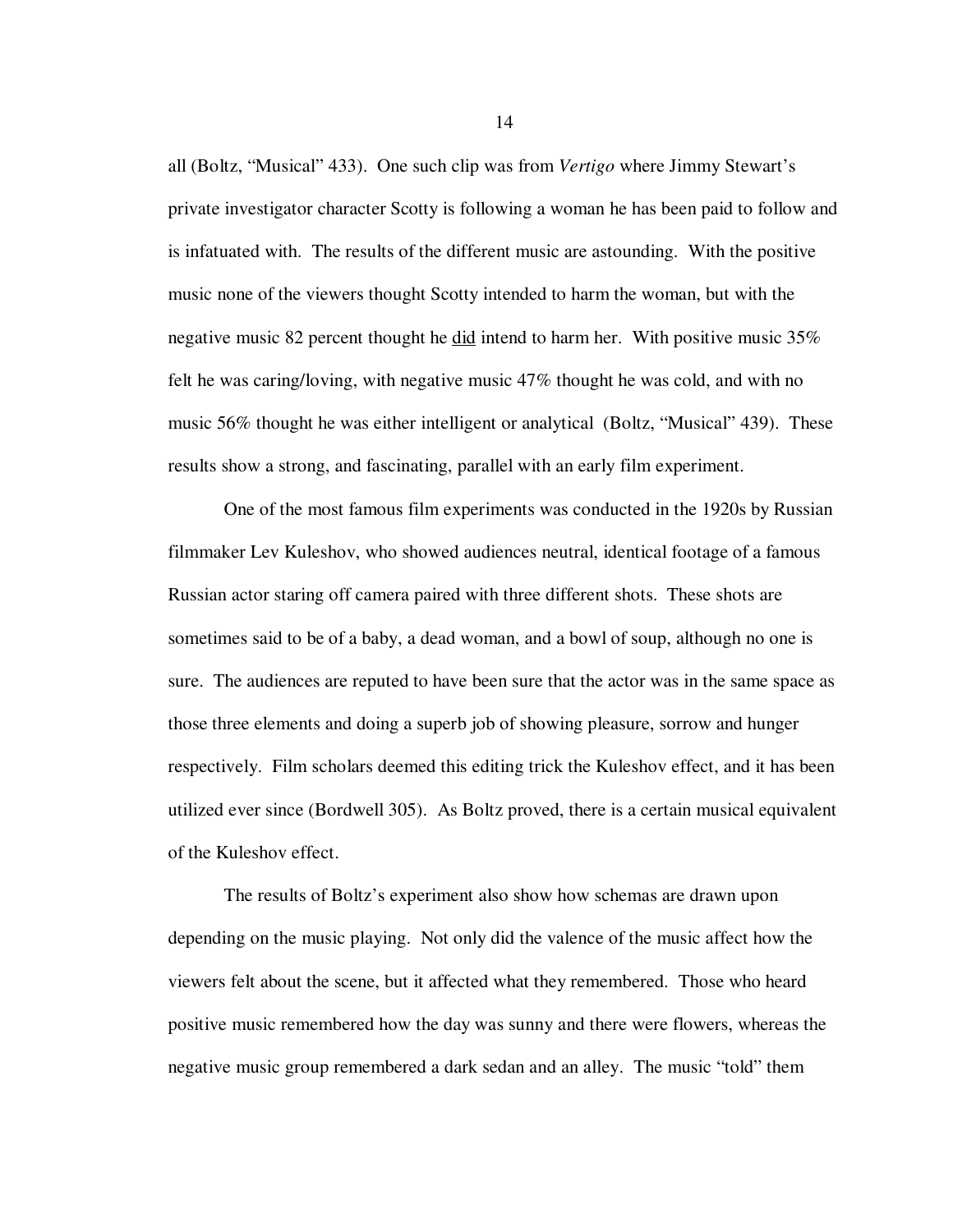what to watch for. So strong were the schemas activated by the music that viewers even remembered items that fit into the schema, but were not present in the film (Boltz, "Musical" 446).

This idea of activating schemas is similar to the concept of priming, where the first element in a group determines the context and interpretation of following items. Grodal gives the example of two lists of identical words:

Skyscraper, cathedral, temple, prayer

Cathedral, temple, prayer, skyscraper (68)

In the first, skyscraper primes the reader to think about buildings, and so prayer seems out of place. In the second, cathedral primes to reader to think religion, and so skyscraper seems out of place (Grodal 68). Music can apparently activate the same schema network and this has profound implications for filmmaking. Provided the audience is familiar enough with the music, style of music, or musical convention, the filmmaker can actually direct their attention to various elements within the frame, make them remember certain objects better regardless of their time on screen or visual importance, and even remember things incorrectly. No doubt this is already happening in cinema, but the directors are probably not aware of the degree to which they can control it.

Boltz's second study was very similar, but was targeted more at memory than interpretation. In this study she showed short clips that she selected for a fairly clear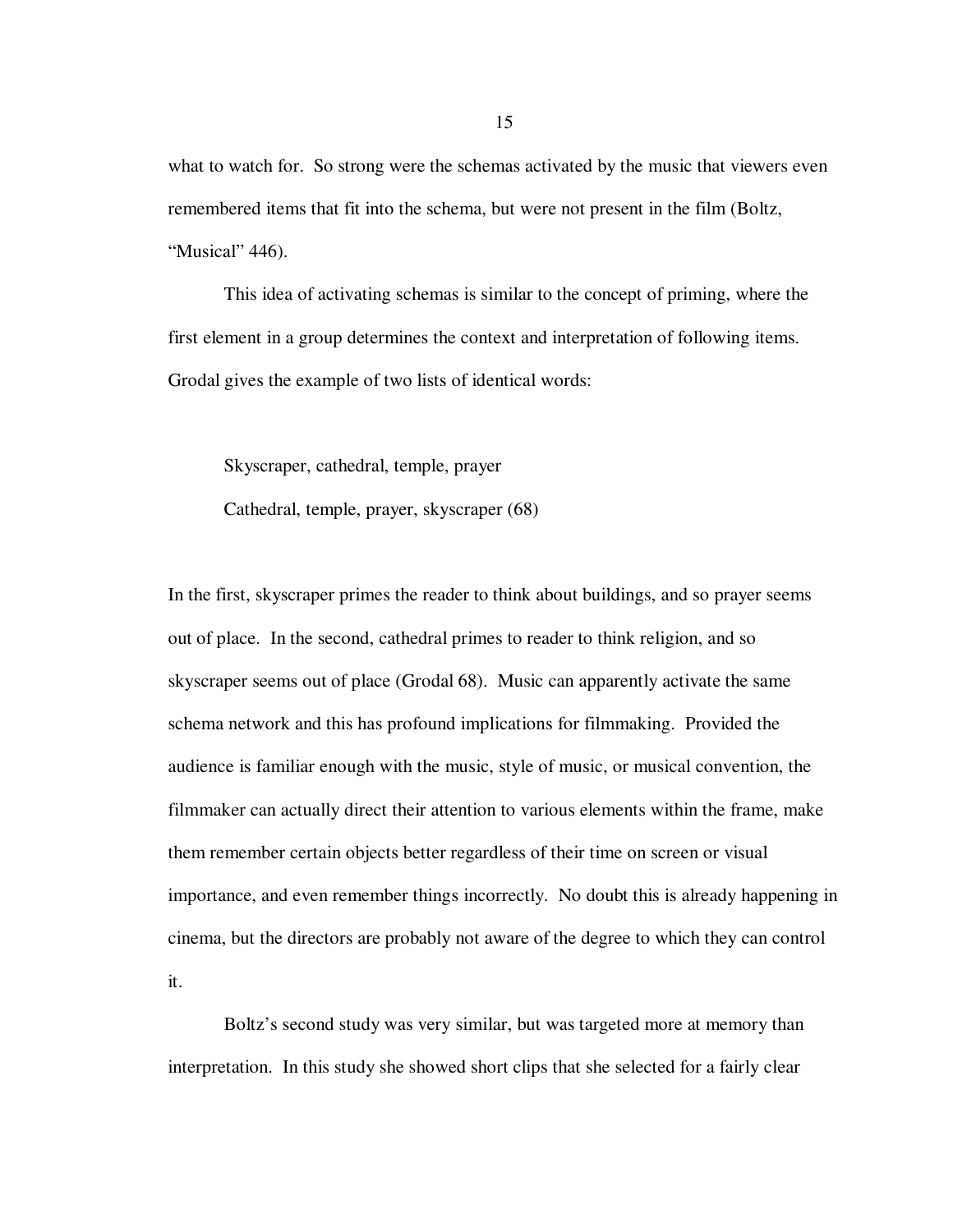emotional valence, and again showed different groups the clips with positive, negative and no music. Additionally, she asked subsets of each group to pay strict attention to either the music, the visuals, or both (Boltz, "Cognitive" 1197). What Boltz found was that, in general, films paired with music of similar affect (i.e. positive film with positive music) were remembered better than those with incongruent affects. She also found that when film and music were congruent, subjects who paid attention to the music still remembered the film quite well, whereas when the music and film were incongruent, they did not remember the film as well. Recall was best when the subjects paid attention to both (Boltz, "Cognitive" 1198). This means that when the film and music reinforce each other, both are remembered better and even if the viewer is focusing on one over the other, both are being encoded into memory well.

 Boltz does note that often in films, such as *A Clockwork Orange* (1971), music is played that is totally incongruent with the visuals, and yet is extremely, if not more, memorable. She says,

However, even though ironic mood information may be processed to influence the interpretation of events, the lack of common stimulus properties prevents a unitary encoding. Hence, in order for encoding to occur, one must selectively attend to one modality independently of the other. ("Cognitive" 1203)

But, she then goes on to say, "It may be that a different pattern of results would arise from using feature length films and/or scenes that are more extreme in their inherent affects" ("Cognitive" 1203). Regardless, Boltz's studies show the incredible potential within music-film pairings.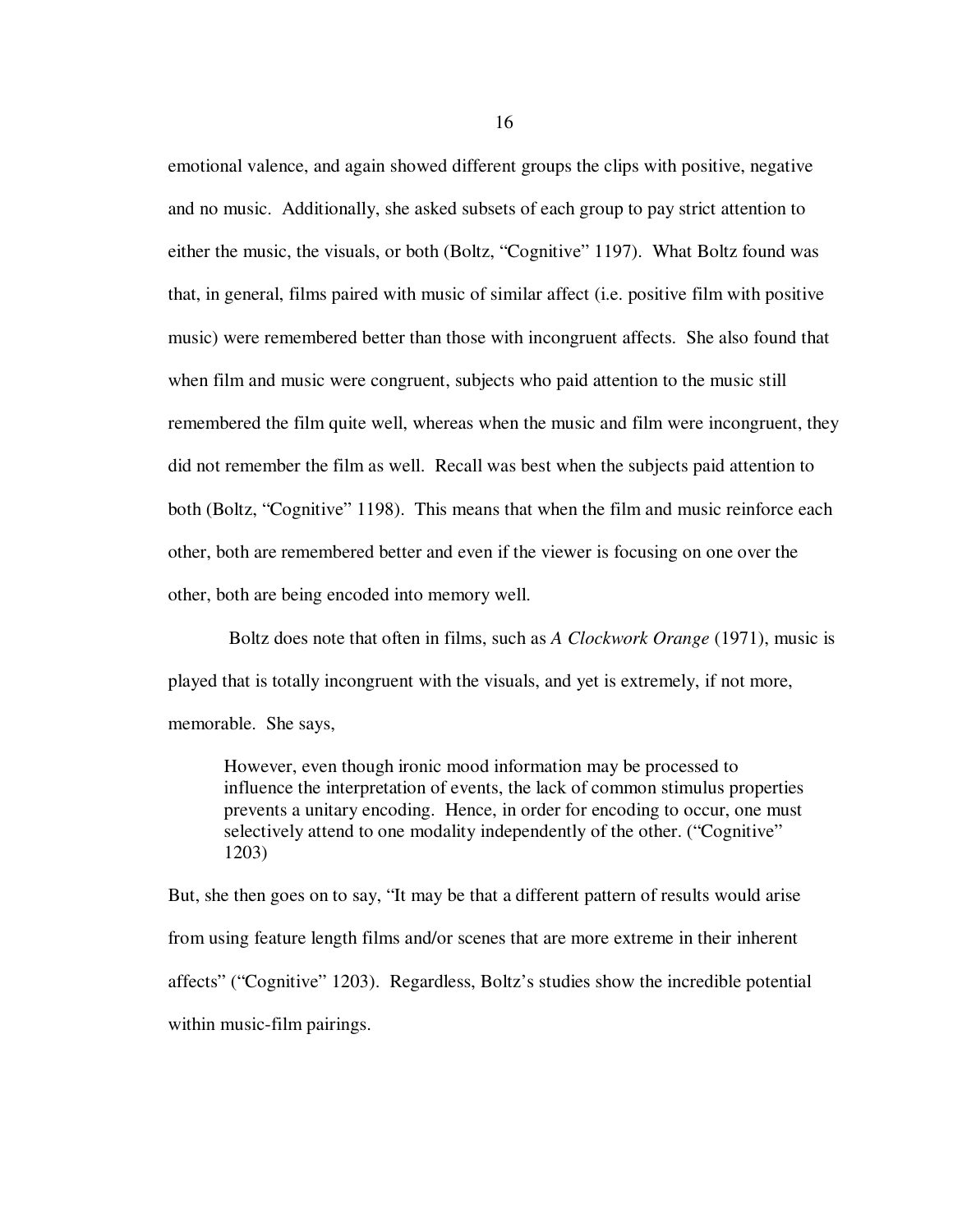Notably lacking is the study of the cognitive processing of music with visuals of different valences. The results of such a study could be equally revealing about viewer response, interpretation, and encoding. Despite this lack, it is clear that the implications for filmmaking in general, and documentary in particular, are tremendous. With the proper combination of score and visuals, films with an educational purpose could encode to memory that much better. Also, documentaries often claim to be neutral in their stance on the topic they cover. While many viewers and most critics know this to be untrue, the general population often takes such claims of neutrality seriously. How much of a role does music play in the swaying of the viewer beyond the simple "good music for good things" concept? Conversely, for unabashed agenda-driven documentarians, how much better could they affect the populace with informed, astute music choices? Rather than viewing music as a support, filmmakers can now see music as an additional, and extremely powerful, tool for control. Studies have shown that viewers don't remember the elements of an agenda film that led them to a conclusion, they remember their conclusion and how they felt during the film (Shapiro "Psychology"). For example, audiences probably don't remember all the information presented in *An Inconvenient Truth* (2006), but they likely remember how they felt while watching it and if it convinced them about global warming.

All of this leads to the inevitable conclusion that there must be a proper, unified study and theoretical framework of music-film interaction. As Levitin, paraphrasing philosopher Alan Watts, says "If you want to study a river, you don't take out a bucketful of water and stare at it on the shore. A river is not its water, and by taking the water out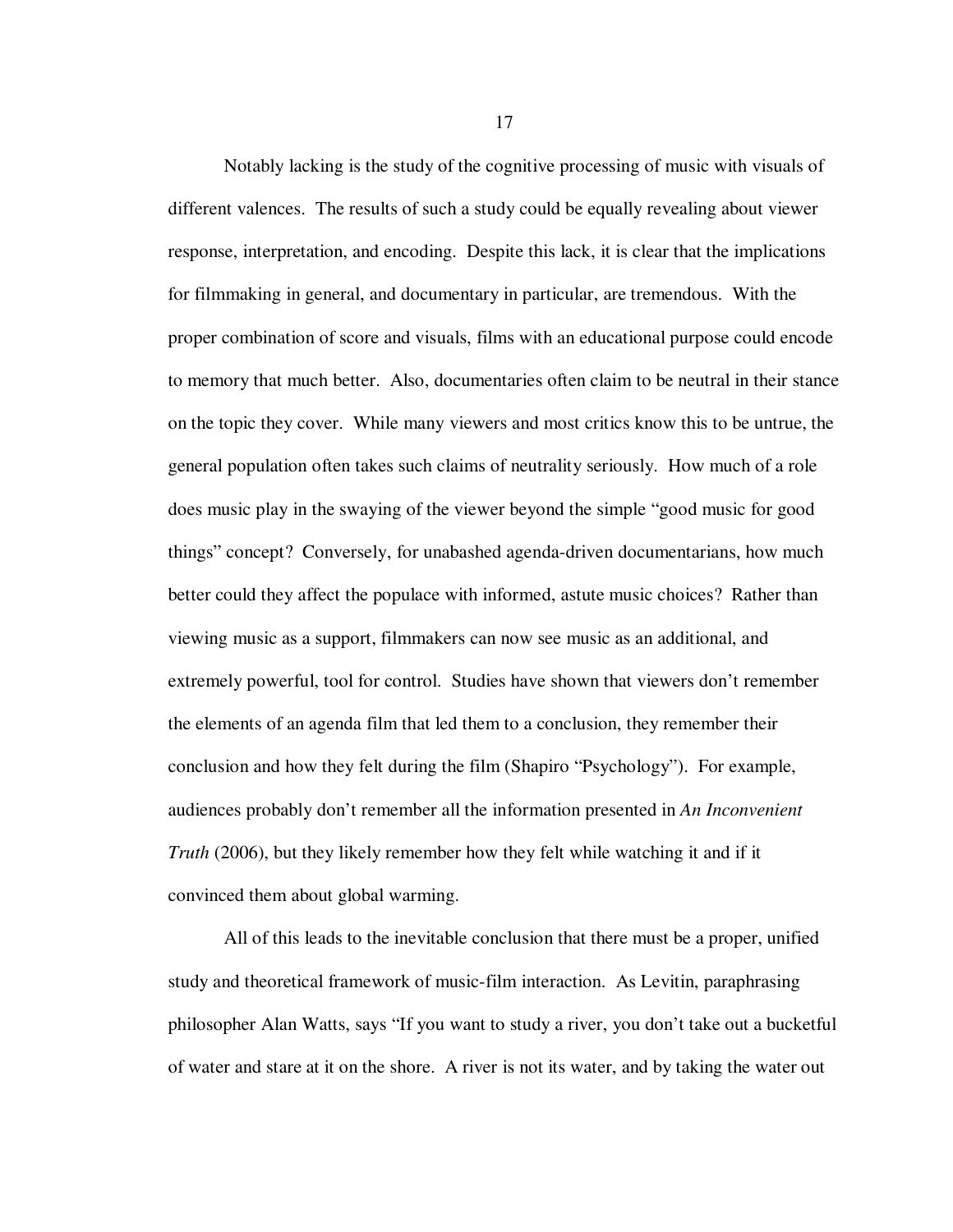of the river, you lose the essential quality of river, which is its motion, its activity, its flow" (Levitin 144). Just as no film scholar would dream of analyzing a single frame in lieu of the whole film, or a music scholar would study a note instead of the entire composition, neither should they study film or music separately when they come paired. The field is wide open and there are many places to start.

I myself have made an experimental film that explores the musical parallel of the short shot of a counter laden with various trinkets and photos, paired again and again with music of different valences and qualities. The music sources came from films like *The Usual Suspects* (1995)*, Gettysburg* (1993), and *Forrest Gump* (1994), as well as songs from Green Day, Bob Marley, and Massive Attack. The anecdotal evidence from this film showed that viewers responded differently to each pairing, noticed different objects within the shot, and gave the objects different emotive characteristics, varying from cute to creepy. In particular, a carved wooden toad, a porcelain fawn, and a posed high school photo, all took on different attributes. Depending on the music, the toad was comical, non-existent, or ominous. The boy in the photograph was sometimes looking out with murderous intent, and sometimes with great poignancy. Often, with similar but slightly different music, there was a subtle shift in the nuance of the object's "feel". This "Boltz Effect" certainly deserves greater study, attention and critical discussion.

Rhythm, the element that musical scholars and cognitivists describe as key to understanding music and its emotion effect, also seems to be worthy of further exploration from the musical and visual sides. The concept of visual rhythm was of great interest to Sergei Eisenstein. Eisenstein's great passion was for editing and all the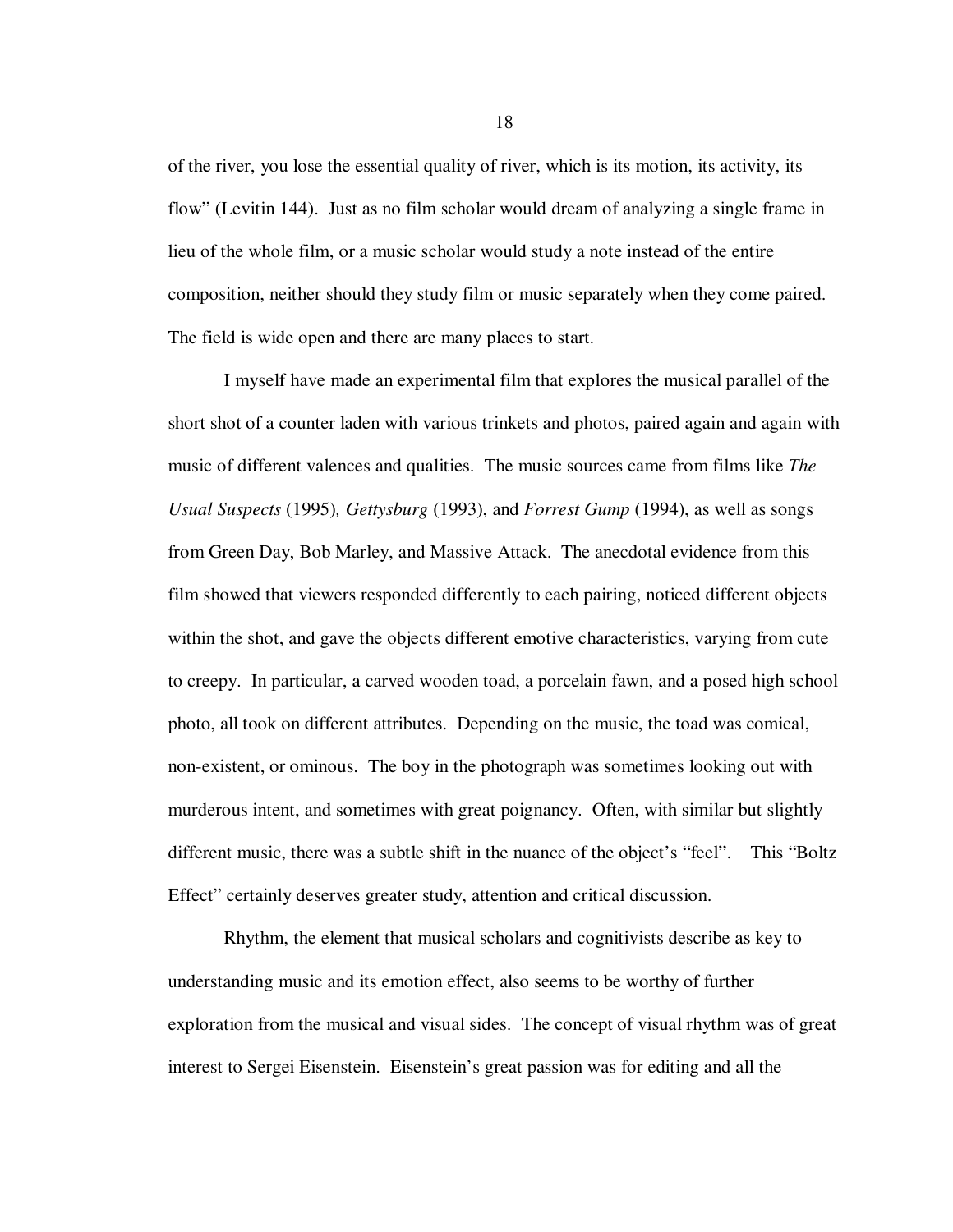possibilities inherent in it. His theory of montage editing, with shots adding up to create new meaning, is still relevant, insightful and useful today. Part of editing is establishing a rhythm, or pattern, to the shots in both duration, and sometimes, composition within them. Of his magnum opus, *Battleship Potemkin* (1925), Eisenstein himself said it shows that "the music must also be governed, not only by the same images and themes, but as well by the same basic laws and principles of construction that govern the work as a whole" (178). While in *Alexander Nevsky*, Eisenstein was able to work with a synchronous score, in *Battleship Potemkin*, he was not. However, Eisenstein was one of the first to plan the live musical accompaniment to deliver maximum effect, and not be, as he put it, "musical illustration" (177). He combined rhythmic editing with rhythmic music to create the Odessa Steps sequence, often hailed as one of the gems of montage editing. Eisenstein worked in close collaboration with his composer, Edmund Meisel. Meisel, according to biographer Alan Kriegsman,

Brilliantly understood [. . .] that the music for *Potemkin* could not remain a mere background or accessory. It had to become an ingredient of the film itself, one with the rhythms and textures and feelings of the picture. In consequence the cumulative power of the graphic and tonal mixture is unique. For sheer visceral agitation, there is nothing in all film history to rival it, even today, and very little in any other realm of art that comes close" (qtd. in Prendergast 15).

Beyond any one aspect of the interaction of film and music, I feel that combining them can create an effect far greater than the sum of the two separately. Many of the great film moments are the result of such synergistic effects. The opening credits of *Jaws* are a serviceable example. Watching the title sequence with the sound off is a rather neutral experience. There is grainy footage of the ocean floor and sea life, but it is not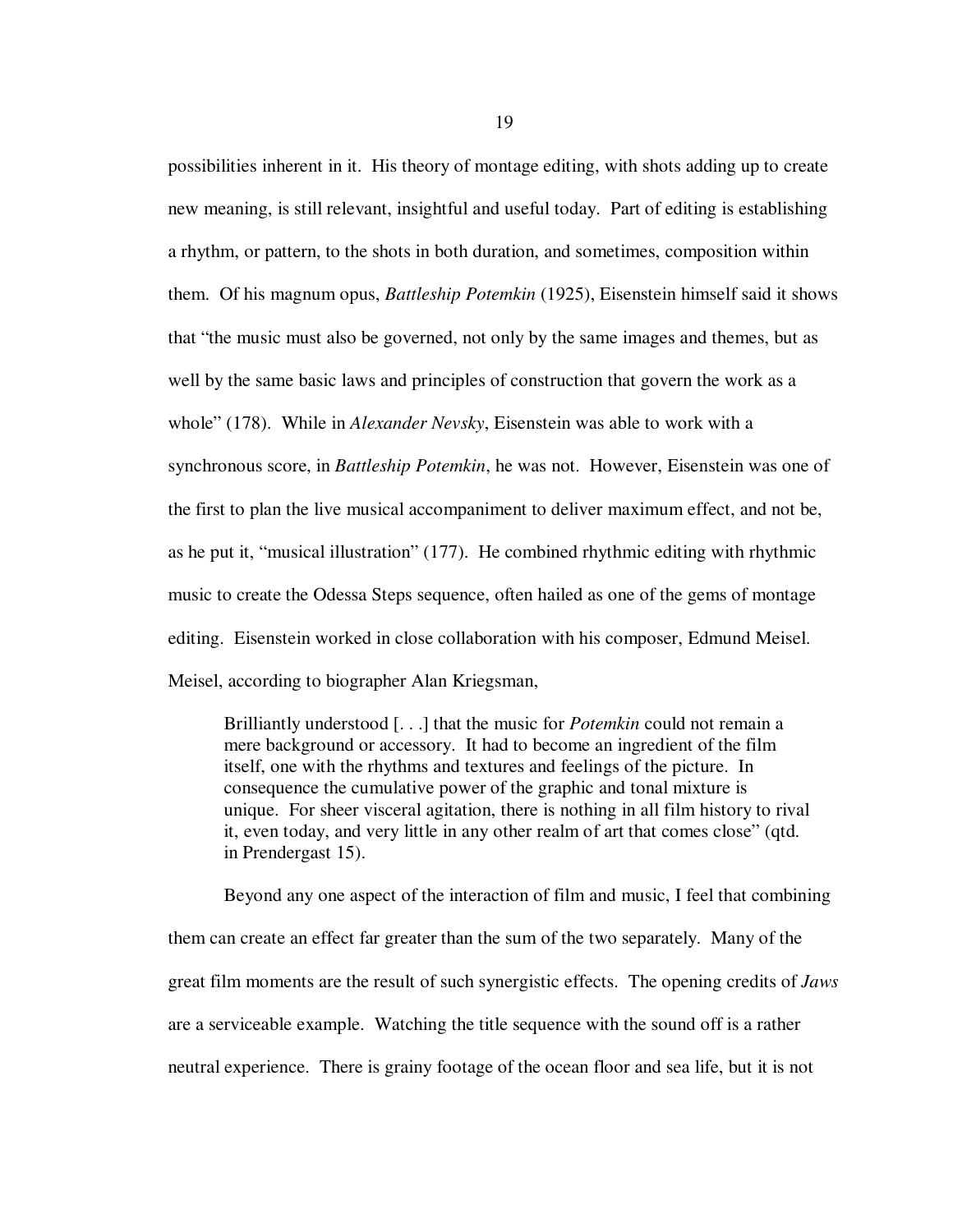particularly frightening or exciting by itself. Likewise, listening to the opening music without any visuals creates a creepy feeling, but not a particularly strong one. The music is so well known, that it is hard to simulate a first listen. Immediately images of the shark and scenes from the movie will pop into the minds of most people. On its own, the music is very good, but would not keep anyone from swimming. Only when the two play together is the true effect felt. Watching that opening alone could make a person who didn't know anything else about the movie fear unseen things in the water the next time they went to the beach. That is the power of film and music together.

In the *Jaws* example, the music does not even need to be carefully synchronized to the image to create its full effect. In other cases, however, the timing of the music and image can be very important to creating a synergistic effect. Again speaking from my own experience, matching cuts or on-screen movement to beats in the music is frame sensitive and makes a huge difference. When the moments line up perfectly there is an incredible smoothness and power to the film as a whole. If the visual and audio are off by even a single frame, the film can seem choppy and looses much of its ability to evoke a response. Perhaps this is the result of the cerebellum trying to follow two patterns that are slightly out of synch and thus becoming "frustrated" or "confused." I think that most everyone has felt both the thrill of perfectly synchronized music and image, as well as the slight emptiness that accompanies asynchronous pairings.

The final effect of this synergy that I would like to explore is how film and music can elevate each other when one is lacking. Music that, by itself, is unmemorable, or even clashes with the viewer's taste can be quite effective when it is with the right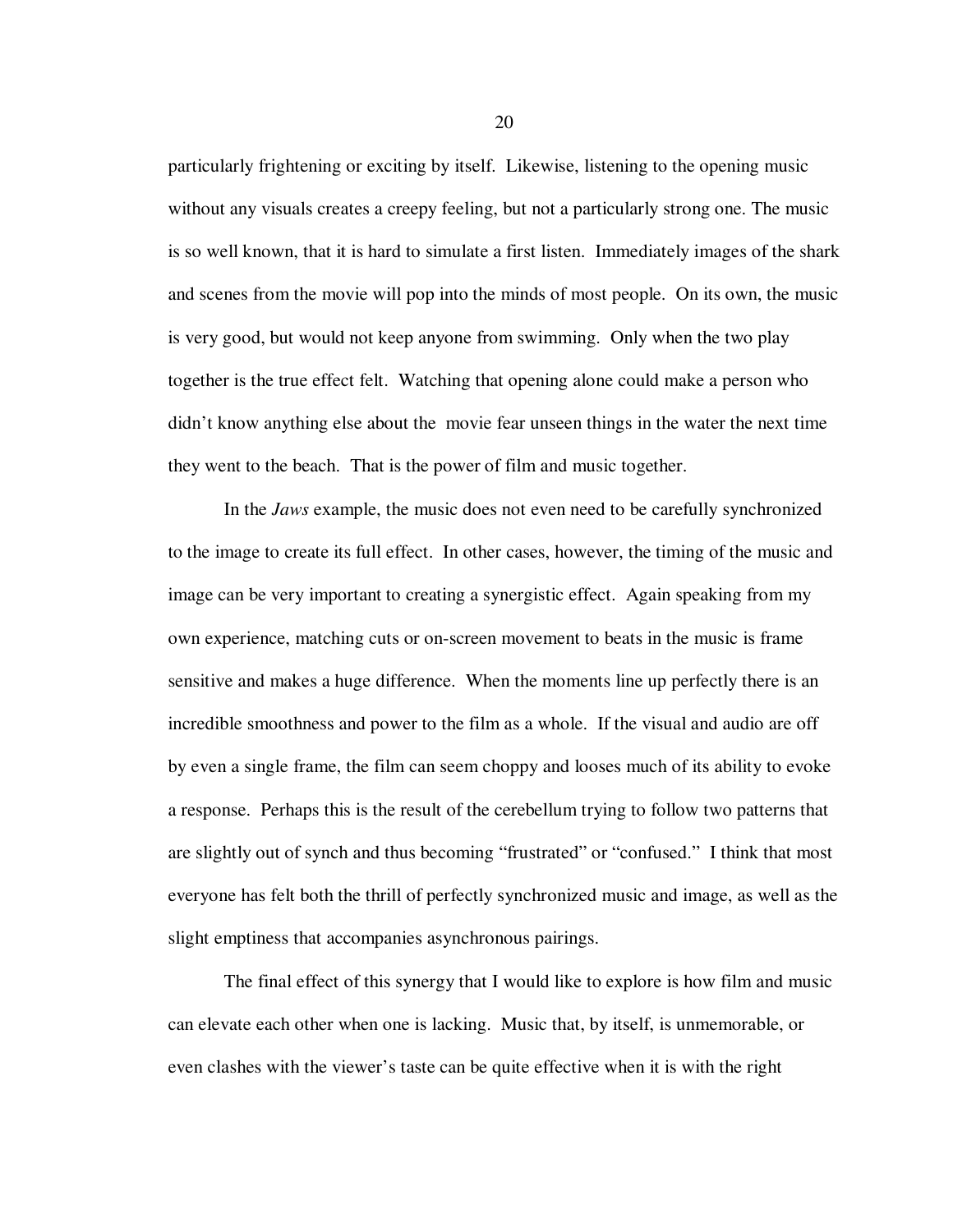visuals. Likewise, visuals that are only mediocre in composition, clarity, or assembly can be very interesting and effective if the music is really good. Good is of course a subjective term when referring to music or film, and the synergistic effect is certainly greater when the viewer/listener likes at least one half of the equation. When the filmgoer likes both the image and music the effect is most pronounced. The joining of film and music is so strong and effective, I think anyone who sees or hears part of a very familiar movie automatically and unconsciously imagines the missing half of either music or image. Can someone familiar with *Star Wars* (1977) watch the opening titles without remembering, or even humming the music? Could this same person hear the Imperial March and not picture Darth Vader?

One of the greats of film theory and production, Eisenstein, was very clear on the importance of the unification of film and music. It is unfortunate that a more unified theory of film and music does not exist today. The dominance of visual stimuli over auditory, and the difficulty of understanding the complexities of one element, let alone the interaction of two, have prevented a fully unified analysis and theory from developing. Eisenstein believed that two shots could create something greater and more meaningful, and he apparently felt the same way about film and music. It does definitely seem that there is a synthesis of music and image that transcends either one. This relationship should be acknowledged, respected, and explored by scholars, because it holds within it great potential for the future of filmmaking.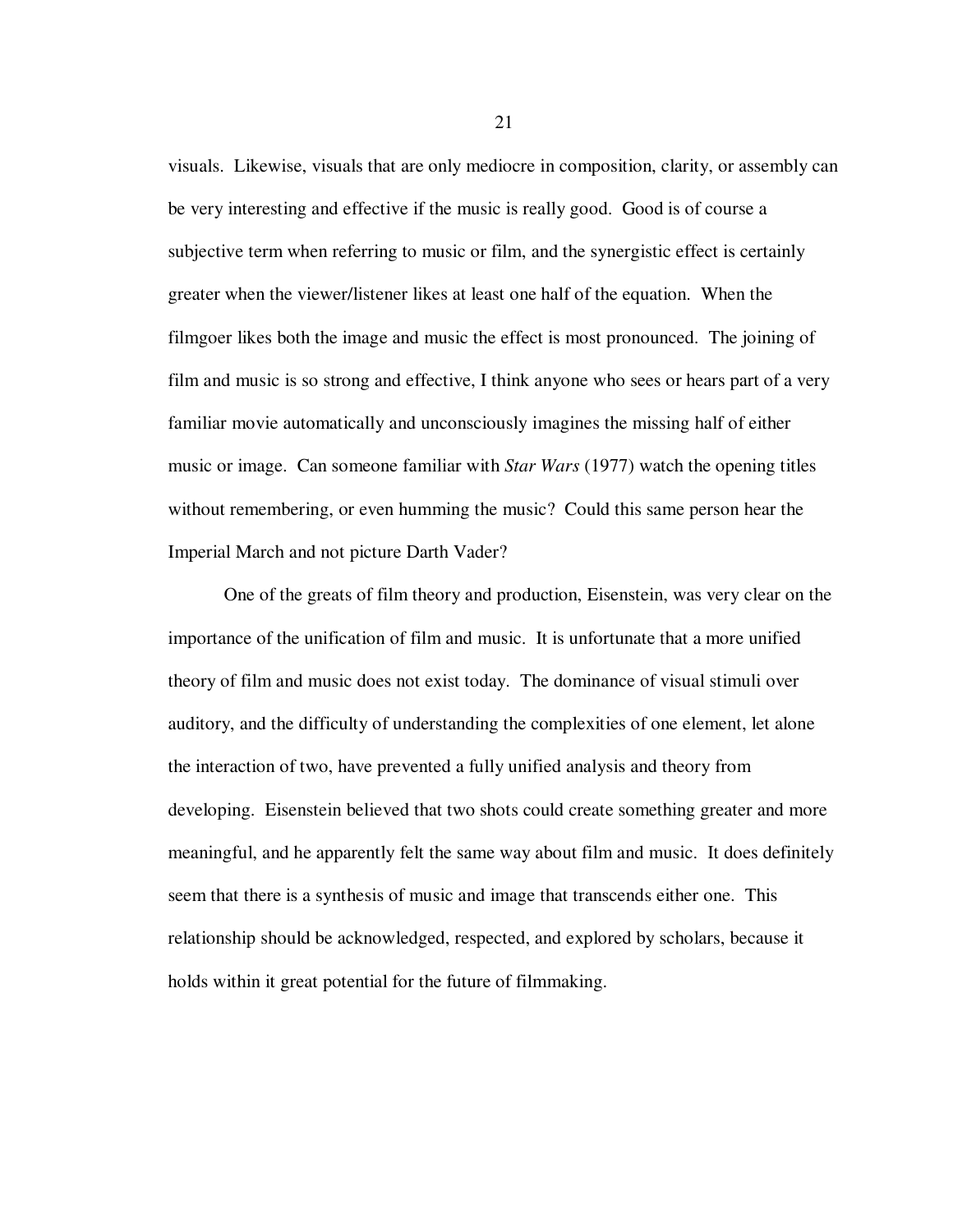#### REFERENCES CITED

- Boltz, Marilyn G. "Musical soundtracks as a schematic influence on the cognitive processing of filmed events." Music Perception 18.4 (2001): 427-454.
- Boltz, Marilyn G. "The cognitive processing of film and musical soundtracks." Memory& Cognition 32.7 (2004): 1194-1205.
- Bordwell, David and Kristin Thompson. Film Art: An Introduction. 7th ed. Boston: McGraw Hill, 2004.
- Brown, Royal S. Overtones and Undertones: Reading Film Music. Berkeley: University of California Press, 1994.
- Chion, Michel. Audio-Vision: Sound on Screen. Trans. Claudia Gorbman. New York: Columbia University Press, 1994.
- Eisenstein, Sergei. Film Form: Essays in Film Theory. Trans. Jay Leyda. New York: Harcourt, Brace and Company Inc., 1949.
- Grodal, Torben. Moving Pictures: A New Theory of Film Genres, Feelings and Cognition. Oxford: Clarendon Press, 1997.
- Geuens, Jean-Pierre. Film Production Theory. Albany: SUNY Press, 2000.
- Kassabian, Anahid. Hearing Film: Tracking Identifications in Contemporary Hollywood Film Music. New York: Routledge, 2001.
- Lang, Annie, et al. "The Effects of Edits on Arousal, Attention, and Memory for Television Messages: When an Edit Is an Edit Can an Edit Be Too Much?" Journal of Broadcasting & Electronic Media 44.1 (2000): 94-109.
- Larsen, Peter. Film Music. Trans. John Irons. London: Reaktion Books Ltd, 2007.
- Levitin, Daniel J. This is Your Brain on Music: The Science of a Human Obsession. New York: Plume, 2006.
- Lopate, Phillip, ed. American Movie Critics: An Anthology From the Silents Until Now. New York: The Library of America, 2006
- Manvell, Roger, and John Huntley. The Technique of Film Music. London: Focal Press, 1957.